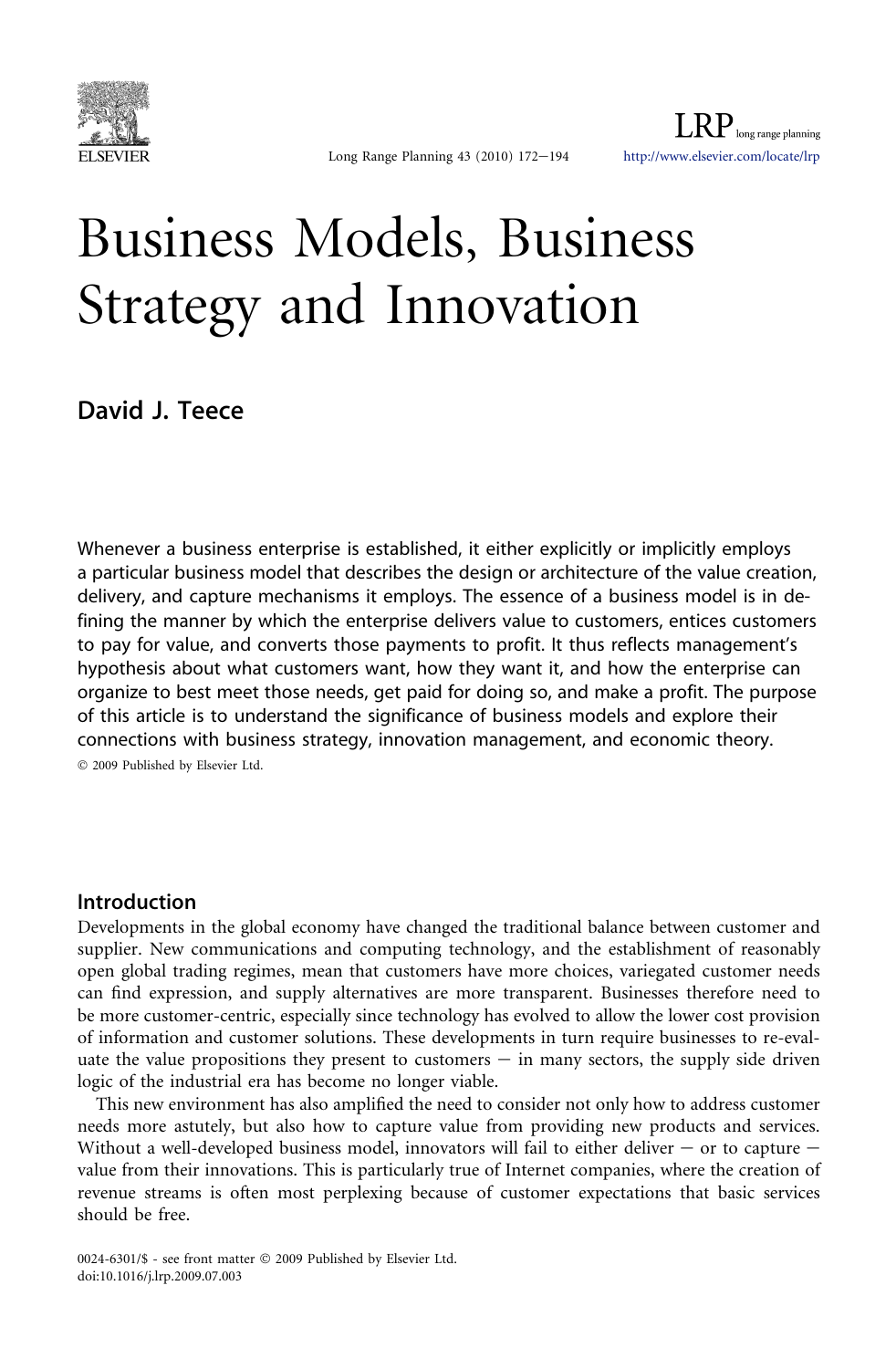A business model articulates the logic and provides data and other evidence that demonstrates how a business creates and delivers value to customers. It also outlines the architecture of revenues, costs, and profits associated with the business enterprise delivering that value. The different elements that need to be determined in business model design are listed in Figure 1.

The issues related to good business model design are all interrelated, and lie at the core of the fundamental question asked by business strategists  $-$  how does one build a sustainable competitive advantage and turn a super normal profit? In short, a business model defines how the enterprise creates and delivers value to customers, and then converts payments received to profits.<sup>[1](#page-20-0)</sup> To profit from innovation, business pioneers need to excel not only at product innovation but also at business model design, understanding business design options as well as customer needs and technological trajectories. Developing a successful business model is insufficient to assure competitive advantage as imitation is often easy: a differentiated (and hard to imitate)  $-$  yet effective and efficient e business model is more likely to yield profits. Business model innovation can itself be a pathway to competitive advantage if the model is sufficiently differentiated and hard to replicate for incumbents and new entrants alike.

# In essence, a business model [is] a conceptual, rather than financial, model of a business.

In essence, a business model embodies nothing less than the organizational and financial 'architecture' of a business.<sup>2</sup> It is not a spread sheet or computer model, although a business model might well become embedded in a business plan and in income statements and cash flow projections. But, clearly, the notion refers in the first instance to a conceptual, rather than a financial, model of a business. It makes implicit assumptions about customers, the behavior of revenues and costs, the



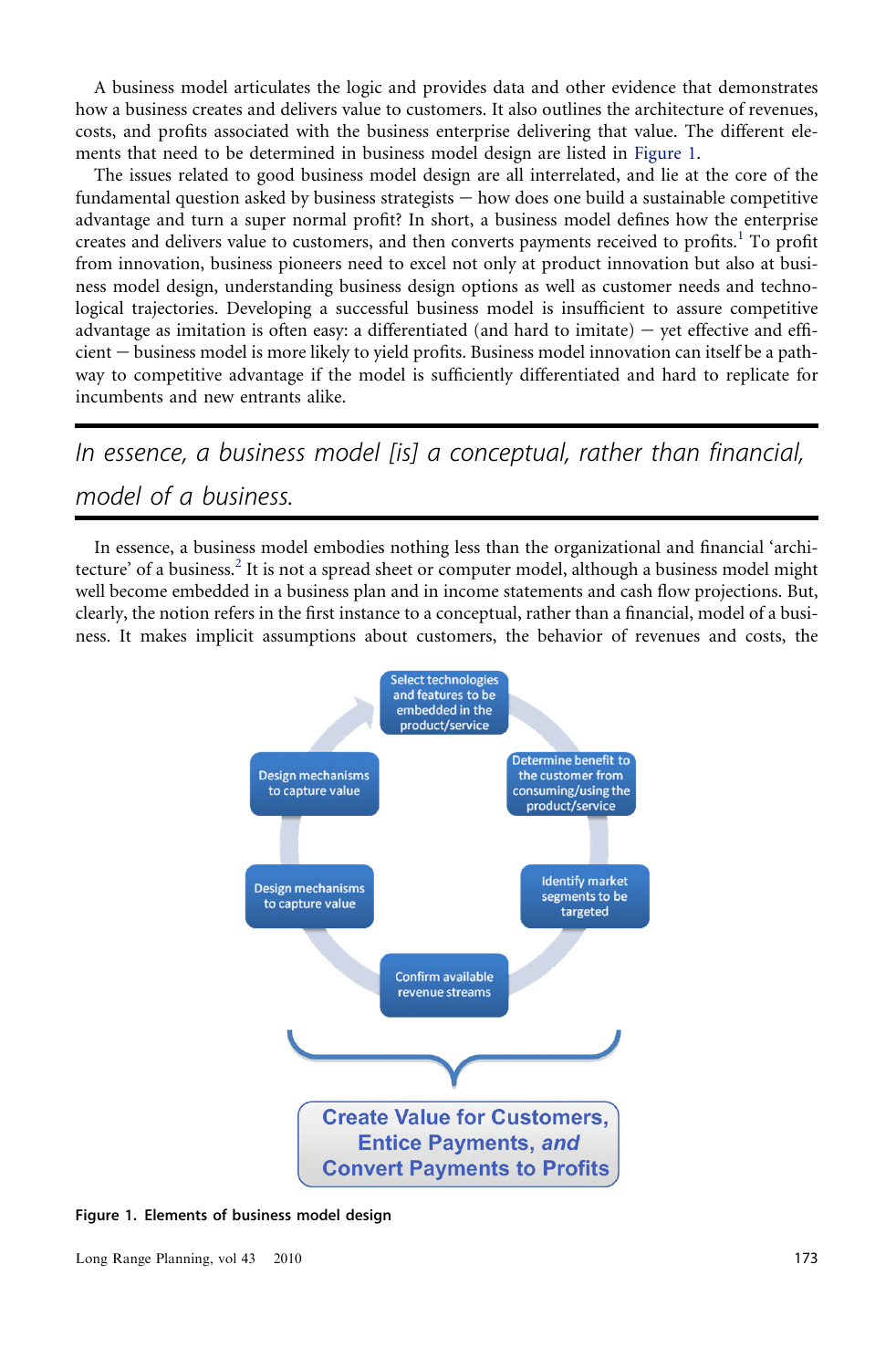changing nature of user needs, and likely competitor responses. It outlines the business logic required to earn a profit (if one is available to be earned) and, once adopted, defines the way the enterprise 'goes to market'. But it is not quite the same as a strategy: the distinction and the relationship between the two will be discussed later.

Despite lineage going back to when societies began engaging in barter exchange, business models have only been explicitly catapulted into public consciousness during the last decade or so. Driving factors include the emerging knowledge economy, the growth of the Internet and e-commerce, the outsourcing and offshoring of many business activities, and the restructuring of the financial services industry around the world. In particular, the way in which companies make money nowadays is different from the industrial era, where scale was so important and the capturing value thesis was relatively simple i.e. the enterprise simply packed its technology and intellectual property into a product which it sold, either as a discreet item or as a bundled package. The existence of electronic computers that allow low cost financial statement modeling has facilitated the exploration of alternative assumptions about revenues and costs.

Additional impetus has come from the growth of the Internet, which has raised anew, and in a transparent way, fundamental questions about how businesses deliver value to the customer, and how they can capture value from delivering new information services that users often expect to receive without charge. It has allowed individuals and businesses easy access to vast amounts of data and information, and customer power has increased as comparison shopping has been made easier. In some industries, such as the recording industry, Internet enabled digital downloads compete with established channels (such as physical product sales) and, partly because of the ubiquity of illegal digital downloading, the music recording industry is being challenged to completely re-think its business models. The Internet is not just a source of easy access to digital data; it is also a new channel of distribution and for piracy which clearly makes capturing value from Internet transactions and flows difficult for recording companies, performers and songwriters alike. More generally, the Internet is causing many 'bricks and mortar' companies to rethink their distribution strategies  $-$  if not their whole business models.

Notwithstanding how the Internet has devastated the business models of industries like music recording and news, internet companies themselves have struggled to create viable business models. Indeed, during the dot.com boom and bust of  $1998-2001$ , many new companies with zero or negative profits (and unprecedentedly low revenues) sought financial capital from the public markets, which  $$ at least for a short while - accommodated them. Promoters managed to persuade investors that traditional revenue and profitability models no longer applied — and that the dot.com companies would (eventually) figure out (highly) profitable business models. Few have, causing one commentator to remark that 'the demise of a popular but unsustainable business model now seems inevitable'.<sup>3</sup>

No matter what the sector, there are criteria that enable one to determine whether or not one has designed a good business model. A good business model yields value propositions that are compelling to customers, achieves advantageous cost and risk structures, and enables significant value capture by the business that generates and delivers products and services. 'Designing' a business correctly, and figuring out, then implementing  $-$  and then refining  $-$  commercially viable architectures for revenues and for costs are critical to enterprise success. It is essential when the enterprise is first created; but keeping the model viable is also likely to be a continuing task. Superior technology and products, excellent people, and good governance and leadership are unlikely to produce sustainable profitability if business model configuration is not properly adapted to the competitive environment. Some preliminary criteria for business model design are suggested throughout this article, and summarised in a later section.

The concept of a business model has no established theoretical grounding in economics or in business studies.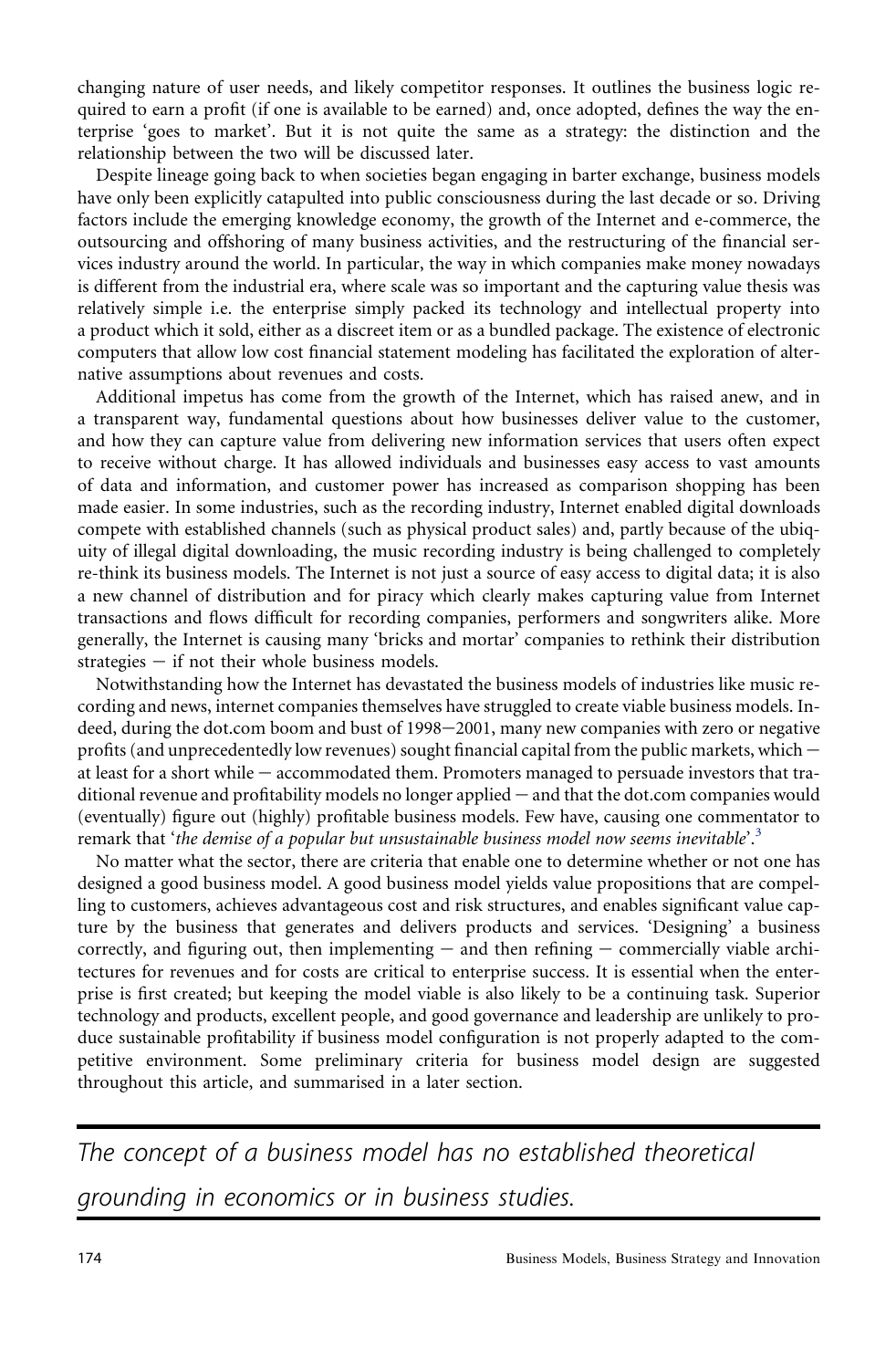#### Business models  $-$  the theoretical foundation

The concept of a business model lacks theoretical grounding in economics or in business studies. Quite simply there is no established place in economic theory for business models; and there is not a single scientific paper in the mainstream economics journals that analyses or discusses business models in the sense they are defined here. (Possible exceptions are the literature on investment in basic research, which economists recognize as being unsupported by private business models (see below), and the literature on bundling, inasmuch as it deals  $-$  indirectly  $-$  with different revenue models.) The absence of consideration of business models in economic theory probably stems from the ubiquity of theoretical constructs that have markets solving the problems that  $-$  in the real world  $-$  business models are created to solve.

Economic theory implicitly assumes that trades take place around tangible products: intangibles are, at best, an afterthought. In standard approaches to competitive markets, the problem of capturing value is quite simply assumed away: inventions are often assumed to create value naturally and, enjoying protection of iron-clad patents, firms can capture value by simply selling output in established markets, which are assumed to exist for all products and inventions. Thus there are no puzzles about how to design a business  $-$  it is simply assumed that if value is delivered, customers will always pay for it. Putting so called 'public goods' and 'free rider' issues to one side, business models are quite simply redundant because producers/suppliers can create and capture value simply through disposing their output at competitive market prices. Such models clearly assume away the essential business design issues that are the subject of this article.

In short, figuring out business models for a new or existing product or business is an unnecessary step in textbook economics, where it is not uncommon to work with theoretical constructs which assume fully developed spot and forward markets, strong property rights, the costless transfer of information, perfect arbitrage, and no innovation. $4$  In mainstream approaches, there is simply no need to worry about the value proposition to the customer, or the architecture of revenues and costs, or about mechanisms to capture value.<sup>[5](#page-21-0)</sup> Customers will buy if the price is less that the utility yielded; producers will supply if price is at or above all costs including a return to capital  $-$  the price system resolves everything and business design issues simply don't arise.

But general equilibrium models, with (one-sided) markets and perfect competition are a caricature of the real world. Intangible products are in fact ubiquitous, two-sided markets are common, and customers don't just want products; they want solutions to their perceived needs. In some cases, markets may not even exist, so entrepreneurs may have to build organizations in order to perform activities for which markets are not yet ready. Accordingly, in the real world, entrepreneurs and managers must give close consideration to the design of business models and even to building businesses to execute transactions which cannot yet be performed in the market.

# Equilibrium and perfect competition are a caricature of the real

world... customers don't just want products; they want solutions to

# their perceived needs.

It's also true that business models have no place within the theoretical constructs of planned economies (just as in a perfectly competitive economy). While central planners do need to understand the stages in the production system, in a supply driven system  $-$  where consumers merely get what the system produces  $-$  business models simply aren't necessary. There is no problem associated with producers capturing value because value doesn't even have to be captured; the state decides what and how to produce, and how to pay for it all.

While business models have no place in economic theory, they likewise lack an acceptable place in organizational and strategic studies, and in marketing science. However, there has been some limited discussion and research on new organizational forms. Williamson, for instance, recognizes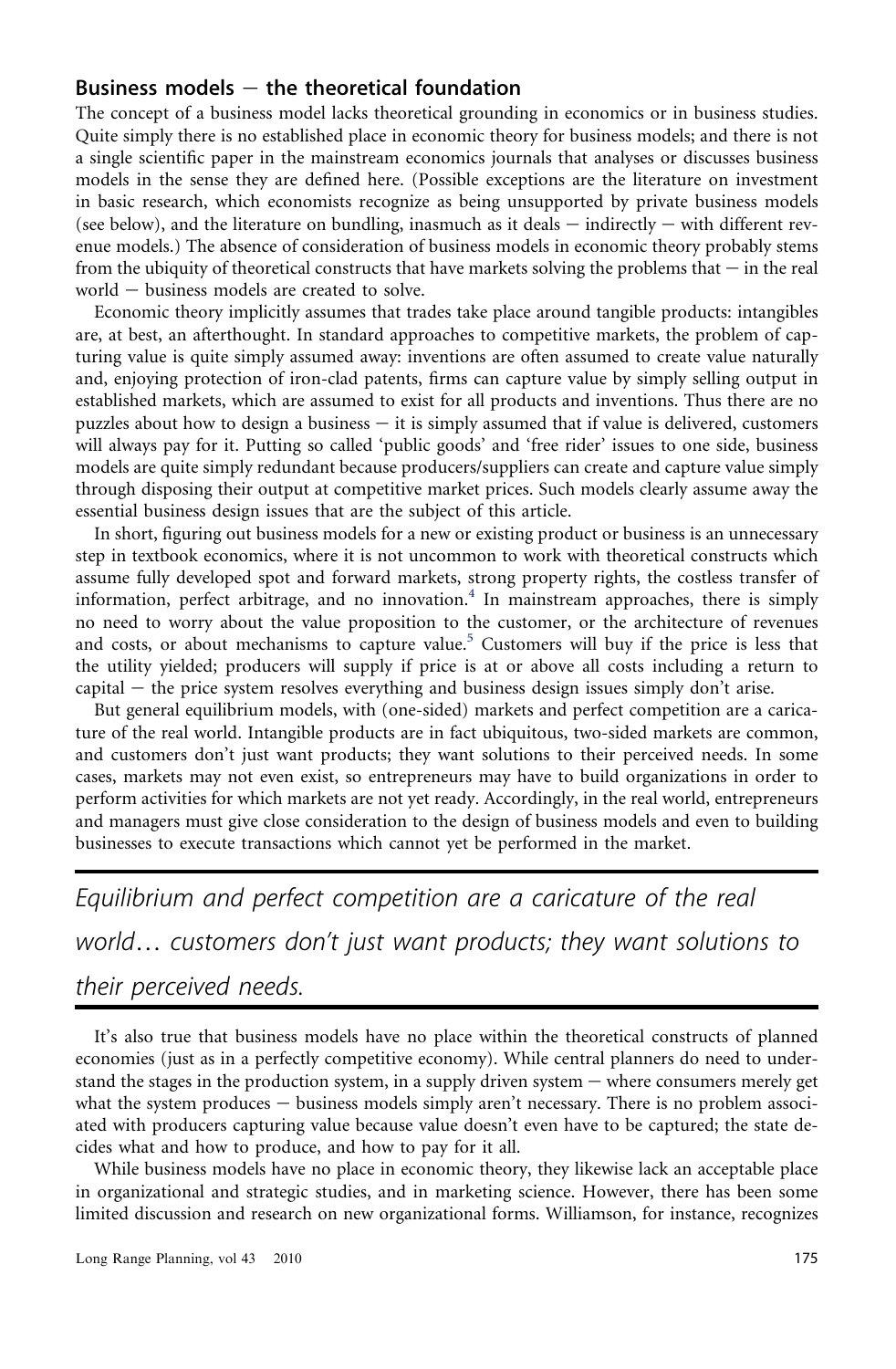that 'the 1840s marked the beginning of a great wave of organizational change that has brought us the modern corporation'.<sup>[6](#page-21-0)</sup> As discussed earlier, new organizational forms can be a component of a business model; $^7$  $^7$  but organizational forms are not business models. Clearly, the study of business models is an interdisciplinary topic which has been neglected  $-$  despite their obvious importance, it lacks an intellectual home in the social sciences or business studies. This article aims to help remedy this deficiency.

#### Examples of business models

Business models are necessary features of market economies where there is consumer choice, transaction costs, and heterogeneity amongst consumers and producers, and competition. Profit seeking firms in competitive environments will endeavor to meet variegated consumer wants through the constant invention and presentation to the consumer of new value propositions. Business models are often necessitated by technological innovation which creates both the need to bring discoveries to market and the opportunity to satisfy unrequited customer needs. At the same time, as indicated earlier, new business models can themselves represent a form of innovation. There are a plethora of business model possibilities: some will be much better adapted to customer needs and business environments than others. Selecting, adjusting and/or improving business models is a complex art. Good designs are likely to be highly situational, and the design process is likely to involve iterative processes. New business models can both facilitate and represent innovation  $-$  as history demonstrates.

#### Traditional industries

A striking early American example of 19th century business model innovation was Swift and Company's 'reengineering' of the meat packing industry. Prior to the 1870s, cattle were shipped live by rail from the Midwestern stockyard centers like Omaha, Kansas City and Chicago to East Coast markets where the animals were slaughtered and the meat sold by local butchers. Gustavus Swift sensed that if the cattle could be slaughtered in the Midwest and shipped already dressed to distant markets in refrigerated freight cars, great economies in 'production'/centralization and transportation could be achieved, along with an improvement in the quality of the final product.

Swift's new business model quickly displaced business models involving a network of shippers, East Coast butchers and the railroads. His biggest challenge was the absence of refrigerated warehouses to store the beef near point of sale, which were not part of the existing distribution system. Swift set about creating a nationwide web of refrigerated facilities, often in partnerships with local jobbers. 'Once Swift overcame the initial consumer resistance to meat slaughtered days before in distant places, his products found a booming market because they were as good as freshly butchered meats and were substantially cheaper  $-$  Swift's success quickly attracted imitators  $-$  By the 1890s, men like Phillip Armour had followed on Swift's heels'.<sup>[8](#page-21-0)</sup>

A more recent example is containerization. Malcolm McLean, owner of a large U.S. trucking company, was convinced that conventional shipping was highly inefficient because shipping companies typically broke bulk at dockside, and cargo ships spent most of their time in port being loaded or unloaded. In 1955 he hired an engineer to design a road trailer body that could be detached from its chassis and stacked on ships. McLean acquired a small steamship company, renamed it Sea-Land Industries (it eventually became absorbed into the Maersk Line). He developed steel frames to hold the containers, first on the top decks of tankers, and then on the world's first specialized cellular containership, the Gateway City, launched in 1957. To promote the standardization necessary to develop the industry, McLean made Sea-Land's patents available royalty free to the International Standards Organization (ISO). Sea-Land began service on North Atlantic routes in 1966. When R. J. Reynolds bought Sea-Land for \$530 million in 1969, McLean received \$160M for his share and retired.<sup>9</sup>

Another U. S. example of successful business model innovation is Southwest Airlines, where the founder surmised that most customers wanted direct flights, low costs, reliability and good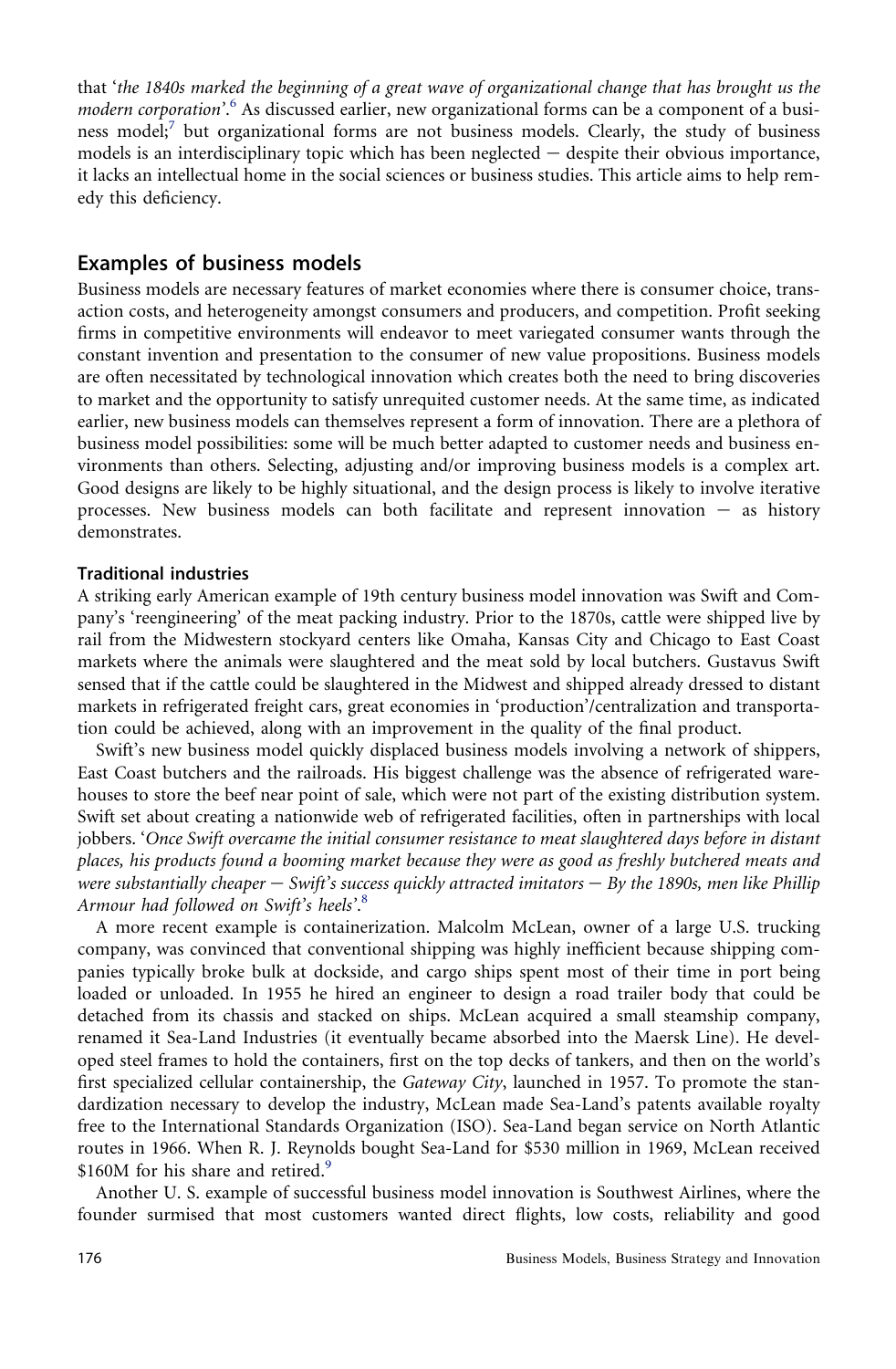customer service, but didn't need 'frills'. To achieve these goals, Southwest eschews the hub-andspoke model associated with alliances, nor does it allow interlining of passengers and baggage, or sell tickets through travel agencies  $-$  all sales are direct. Aircraft are standardized on the Boeing 737, allowing greater efficiency and operating flexibility. Southwest's business model  $-$  which was quite distinct from those of the major carriers – followed elements of a discount airline model first pioneered in the U.K. by Freddie Laker. Although Laker Airways eventually failed  $-$  as did other early followers in the U.S. such as People's Express  $-$  Easy Jet has implemented a similar model in Europe, so far successfully.

The 'razor-razor blade model' is another classic (and quite generic) case of a well known business revenue model (which is just one component of a business model), which involves pricing razors inexpensively, but aggressively marking-up the consumables (razor blades). Jet engines for commercial aircraft are priced the same way  $-$  manufacturers know that engines are long lived, and maintenance and parts is where Rolls Royce, GE, Pratt & Whitney and others make their money. So engines are sold relatively inexpensively  $-$  but parts (and service) involve considerable mark-ups and represent an income stream that may continue for decades.

The 'razor-razor blade model' is a classic business revenue model ... jet engines for commercial aircraft are priced the same way.

In the sports apparel business, sponsorship is a key component of today's business models. Nike, Adidas, Reebok, Canterbury, and others sponsor football and rugby clubs and teams, providing kit and sponsorship dollars as well as royalties streams from the sale of replica products. After building brand on the field, these companies endeavor to leverage their brand into off-field products, often with considerable success. On-field sponsorship is almost a *sine qua non* for brand authenticity. However, this model is readily imitated, and its viability for any particular apparel company depends on the sponsor's particular abilities to leverage on-field sponsorships into off-field sales. Relationships with clubs, teams, and with team managers and club owners become important in the mix.

Performing artists have several business models they can employ. Their revenue sources might include live productions, movies, sale of physical CDs through stores or online music sales through virtual stores such Apple's iTunes.<sup>10</sup> Stars might decide to use concerts as their main revenue generator, or to spend less time performing and more in the recording studio, using concerts primarily to stimulate sales of recordings. In earlier days when piracy was limited, the Beatles demonstrated that stars could quit live performances and continue to do well on royalties from the sale of recorded music. Then, in the 80s and 90s, the music video became an important source of revenue, and more recently, 'soundtracks' to video games have become a significant source of revenue for some artists. In short, multiple revenue streams are available, and the particular revenue model employed can depend on the marketplace, on a star's contextual talents and preferences, and on the quality of copyright protection afforded to recorded music.

Business models must morph over time as changing markets, technologies and legal structures dictate and/or allow. For instance, the business model that U.S. investment banks had employed for almost 20 years largely disappeared in 2008. From at least the 1950s through the 1990s, the investment banking function usually generated most of the banks' revenues. However, for Goldman Sachs (arguably the industry leader) that figure had fallen to 16% by 2007, while revenues from trading and principal investment had grown to 68%, leading it and other investment banks to morph their business models into something quite different  $-$  and more risky  $-$  than traditional investment banking. Subprime mortgages and other problematic assets became securitized and injected into the system, encouraged by Freddie and Fannie (and by Congress) with results that subsequently hit the headlines. In September 2008, Goldman Sachs and Morgan Stanley (the last two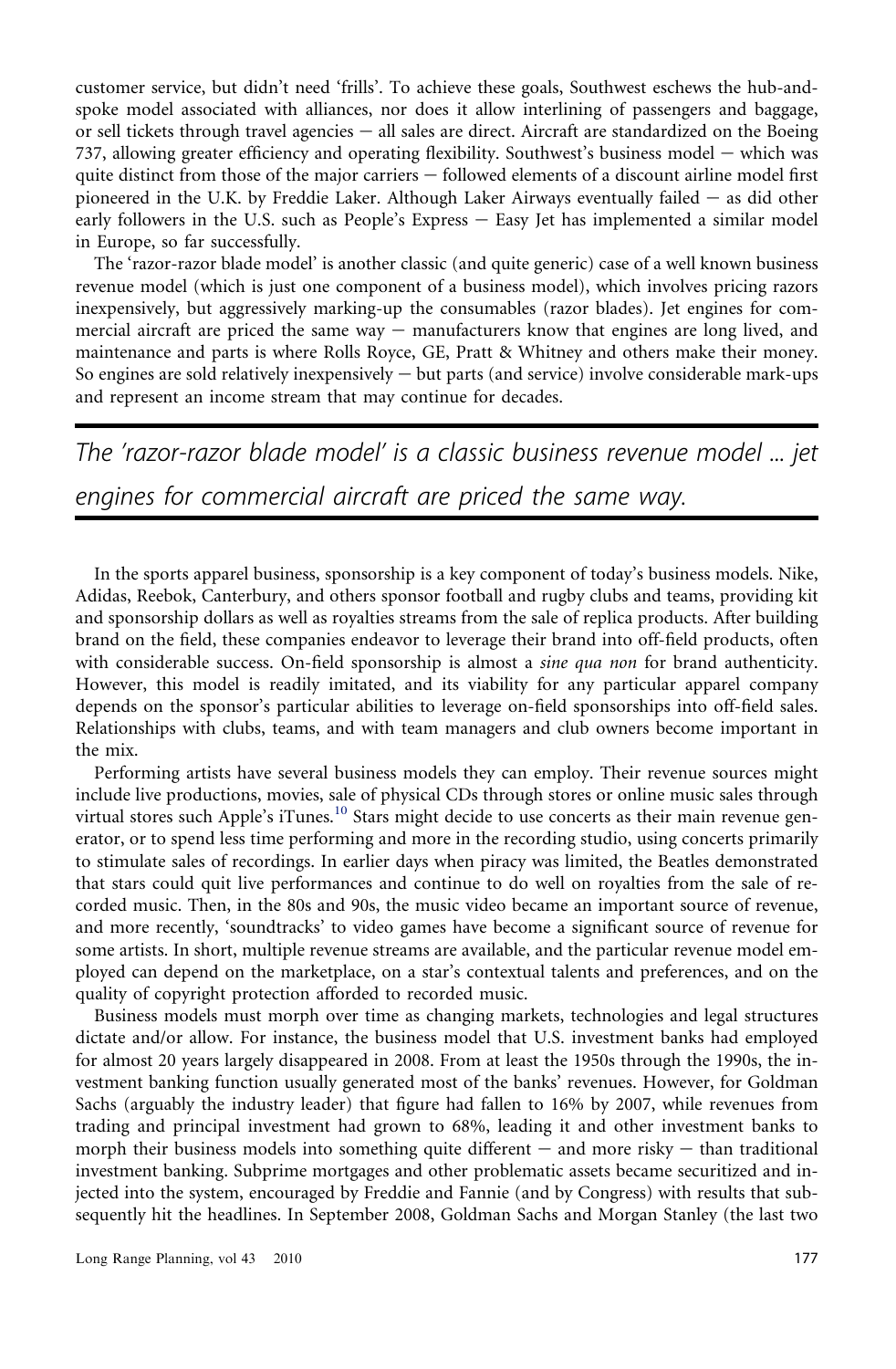independent investment banks left standing in the U.S. after the takeover of Bear Sterns by JP Morgan Chase, the bankruptcy of Lehman Brothers, and Merrill Lynch's absorption by Bank of America) converted themselves into federally chartered commercial banks. By accepting government regulation by the FDIC, Goldman Sachs and Morgan Stanley will need to maintain lower leverage, and accept lower risk and lower returns. In their need for a source of stable funds, both have (albeit reluctantly) made significant business model changes  $-$  in short, they have been obliged to abandon their old models entirely.

#### The information/internet industries

As noted earlier, the information industries have always raised challenging business model issues because information is often difficult to price, and consumers have many ways to obtain certain types without paying. Figuring out how to earn revenues (i.e. capture value) from the provision of information to users/customers is a key (but not the only) element of business model design in the information sector. The rules for strategic engagement promulgated by Shapiro and Varian are core elements of strategy in the information services sector.<sup>[11](#page-21-0)</sup>

As traditional information providers, newspapers have employed a revenue model for decades in which the paper is sold quite inexpensively (usually at a nominal level, insufficient to cover costs), while publishers looked to advertising revenue to cover remaining costs plus provide a profit. In recent years, this business model has been undermined by websites like eBay and Craigslist that have siphoned off advertising revenues from job and real estate listings and classified ads: many newspapers have gone out of business.

The Internet has enabled traditional industries like DVD rentals to adopt a more modern on-line posture. Netflix [\(http://www.netflix.com](http://www.netflix.com)) enables customers to order DVDs on-line and have expedited delivery by the U.S. Mail as a more convenient alternative to going to a rental facility, renting the DVD, and returning it several days later. Monthly fees are what sustain Netflix.

The emergence of the Internet, Napster and its clones has obliged music recording companies to rethink their business models, which they have been doing along several fronts. On one front, they are moving to greatly increase the royalty rate for Internet 'broadcast' of their content, while on another, they are moving to capture advertising revenues associated with that content. For instance, MySpace Music (<http://music.myspace.com>) enables users to listen to songs from Universal, Sony BMG and Warner Music, and provides free advertising-supported streaming, with easy access to [Amazon.com](http://Amazon.com) for music purchases. Another example is the Nokia 'Comes with Music' (CWM) handset that comes with 'free', unlimited music downloads for a year, with Nokia passing on a fee to the recording companies.

A recent example of an Internet business model is Flickr ([www.flickr.com\)](http://www.flickr.com), which has been described as '*a poster child for Web 2.0 [offering] users a way to share photos easily*'.<sup>[12](#page-21-0)</sup> Flickr's friendly and easy-to-use web interface and its free photo management and storage service are noted as great examples of a Web 2.0 'freemium' (free and premium) business model, characterized by Fred Wilson as:

'Give your service away for free, possibly ad supported but maybe not, acquire a lot of customers very efficiently through word of mouth, referral networks, organic search marketing, etc., then offer premium priced value added services or an enhanced version of your service to your customer base'.

The Flickr business model (which actually evolved from gaming to on-line photo sharing, harnessing user feedback generated through blogs) essentially gives away the services that amateur photographers want most: photo sharing, on-line storage, indexing and tagging. Shuen notes that low cost on-line distribution and marketing and investment are associated with 'revenue from multiple streams, including value-added premium services and customer acquisition.' Flickr's multiple revenue stream business model involves collecting subscription fees, charging advertisers for contextual advertising, and receiving sponsorship and revenue-sharing fees from partnerships with retail chains and complementary photo service companies. Yahoo bought Flickr in March 2005 for tens of millions of dollars.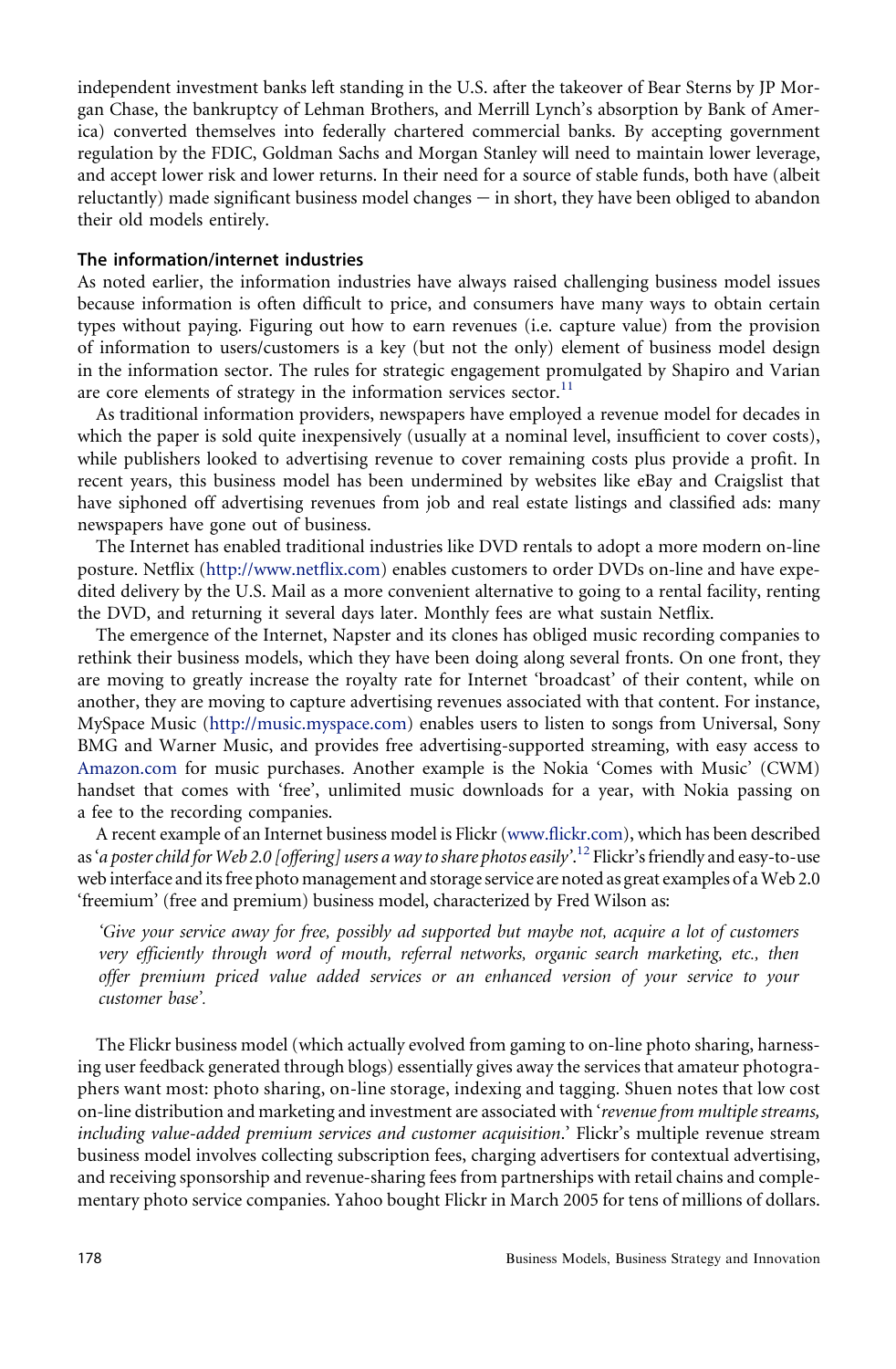# companies can adopt business models [e.g. Freemium or multiple revenue stream models] pioneered in one space into another.

A business model pioneered by one company in one space may be adopted by another company in another space. The 'freemium' model has been adopted by Adobe (for its PDF reader), Skype and MySpace, while Outshouts Inc [\(www.outshouts.com](http://www.outshouts.com)) has applied Flickr's multiple revenue streams model to on-line Web videos, allowing users to personalize and disseminate videos for business or consumer purposes. While it is common with Internet start-ups, the multiple revenue stream approach is by no means new. Besides theatrical releases and looking to exploit an obvious extra revenue stream  $-$  the sequel  $-$  movie studios have long sought revenues from 'ancillary' licensing (toys, T-shirts, lunchboxes, backpacks), and more recently from video games and soundtracks.

Freemium business models are also deployed by a large number of software companies (such as Linux, Firefox, and Apache) who operate in the open source marketplace. The standard form (or 'kernel') of the software is licensed under an open source license and then a premium version with additional features and/or associated services is made available under commercial license terms. One theory is that 'vendors' get customers (often, and ideally with the IT organization bypassing Procurement Departments altogether  $-$  because, after all, the software is 'free') hooked on the free product, and then subsequently convert them into paying customers through the sale of complementary software and/or service. However, conversion rates to paying customers have been poor, and it's not clear the model works.

The discussion so far has focused mainly on the impact of technology on value and its delivery. However technology can have an equally transformative effect on the cost side of the business model. New 'cloud-based' computing models, for example, remove the need for small companies to invest upfront in expensive servers  $-$  instead they can buy server capacity in small slices, as needed, according to their monthly needs. The size of such slices continues to shrink – services such as Amazon's EC2, for example, even allow customers to buy virtual server capacity for a single transaction, measured in milliseconds. This kind of innovation transforms previous 'fixed plus variable' cost models into entirely variable cost models, greatly improving efficiency and reducing early-stage capital requirements.

## Business models, strategy and sustainable competitive advantage

A business model articulates the logic, the data, and other evidence that support a value proposition for the customer, and a viable structure of revenues and costs for the enterprise delivering that value. In short, it's about the benefit the enterprise will deliver to customers, how it will organize to do so, and how it will capture a portion of the value that it delivers. A good business model will provide considerable value to the customer and collect (for the developer or implementor of the business model) a viable portion of this in revenues. But developing a successful business model (no matter how novel) is insufficient in and of itself to assure competitive advantage. Once implemented, the gross elements of business models are often quite transparent and (in principal) easy to imitate  $-$  indeed, it is usually just a matter of a few years  $-$  if not months  $-$  before an evidently successful new business model elicits imitative efforts. In practice, successful business models very often become, to some degree, 'shared' by multiple competitors.

A business model is more generic than a business strategy. Coupling strategy and business model analysis is needed to protect competitive advantage resulting from new business model design.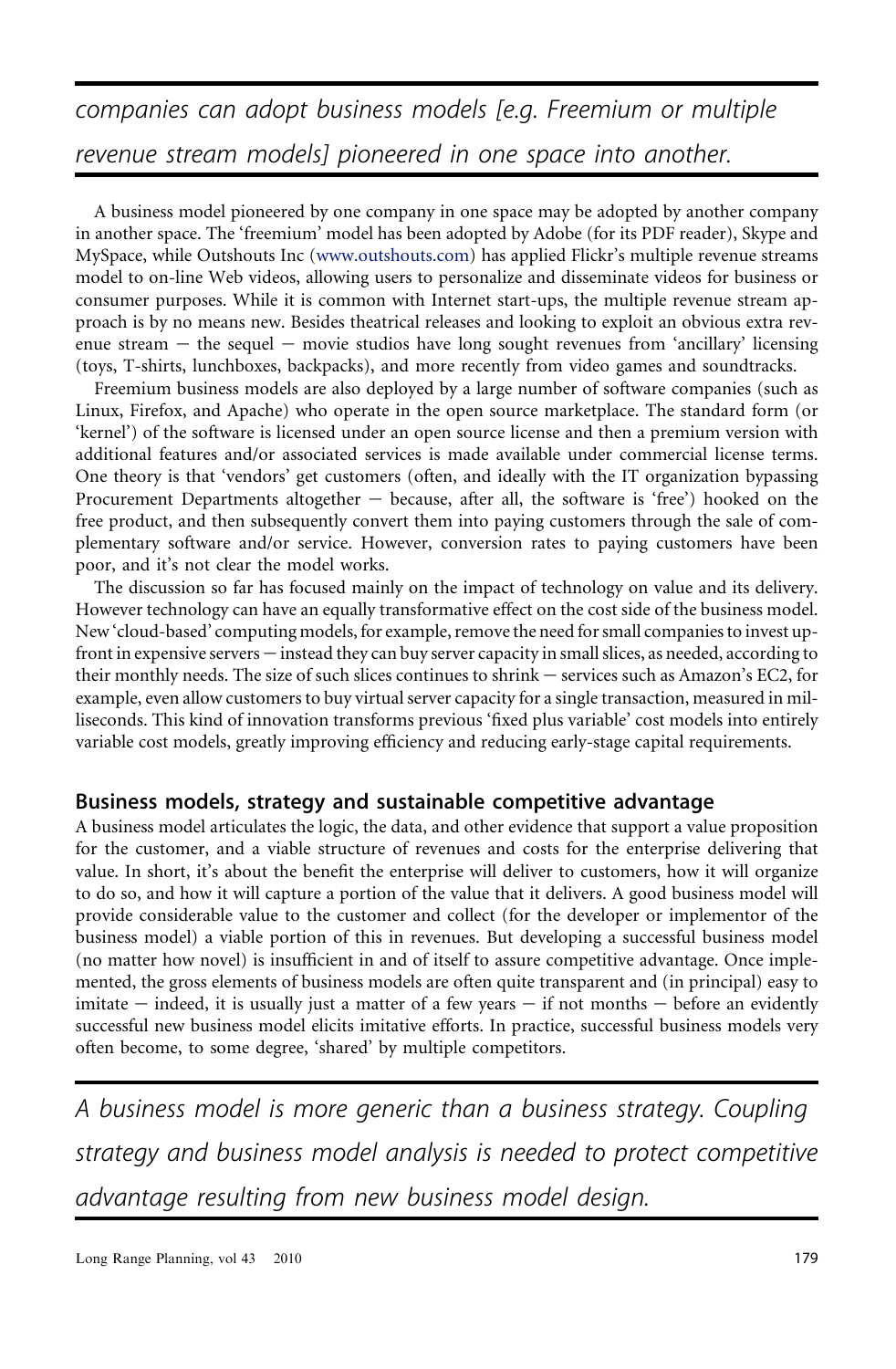As described, a business model is more generic than a business strategy. Coupling strategy analysis with business model analysis is necessary in order to protect whatever competitive advantage results from the design and implementation of new business models. Selecting a business strategy is a more granular exercise than designing a business model. Coupling competitive strategy analysis to business model design requires segmenting the market, creating a value proposition for each segment, setting up the apparatus to deliver that value, and then figuring out various 'isolating mechanisms' that can be used to prevent the business model/strategy from being undermined through imitation by competitors or disintermediation by customers.<sup>13</sup>

Strategy analysis is thus an essential step in designing a competitively sustainable business model. Unless the business model survives the filters which strategy analysis imposes, it is unlikely to be viable, as many business model features are easily imitated. For instance, leasing vs. owning is an observable characteristic of business models that competitors can replicate. The 'newspaper revenue  $model' - i.e.$  low cost for the newspaper, use of advertising (including classifieds) to help cover the costs of generating content  $-$  is easy to replicate, and has been implemented with little variation in thousands of geographically separate 'markets' throughout the world.

Having a differentiated (and hard-to-imitate)  $-$  but at the same time effective and efficient  $$ architecture for an enterprise's business model is important to the establishment of competitive advantage. The various elements need to be cospecialized to each other, and work together well as a system. Both Dell Inc. and Wal-Mart have demonstrated the value associated with their business models (while Webvan and many other dotcoms demonstrated just the opposite). Dell and Wal-Mart's business models were different, superior, and required supporting processes that were hard for competitors to replicate (at least in the U.S.  $-$  elsewhere, new entrants could adopt key elements of the model and pre-empt Wal-Mart, as Steven Tindall has demonstrated so ably in New Zealand with 'The Warehouse'). Both Dell and Wal-Mart have also constantly adjusted and improved their processes over time. Michael Dell, founder of Dell, notes:

This belief  $-$  that by working directly with customers we could get them technology faster, provide a better level of service, and provide better value  $-$  was the basis of the business  $-$  the fundamental business system was quite powerful and delivered lots of value to our customers – we screwed up lots of things, but the one thing we got right was this core business model, and it masked any other  $mistakes \dots$ <sup>[14](#page-21-0)</sup>

Dell's competitors were incumbents who had difficulty in replicating its strategy, as selling direct to customers would upset their existing channel partners and resellers: as a new entrant, Dell had no such constraints. Another critical element of Dell's success, beyond the way it organized its value chain, was the choice of products it sold through its distribution system. Over time, Dell developed (dynamic) capabilities around deciding which products to build beside desktop and laptop computers, and has since added printers, digital projectors and computer-related electronics. Of course, the whole strategy depended on the availability of numerous non captive suppliers able to produce at very competitive prices.

Magretta points out that the business model of discount (big box) retailing had been around long before Wal-Mart founder Sam Walton (in his words) 'put good sized stores into little one-horse towns which everybody else was ignoring'.<sup>[15](#page-21-0)</sup> Once in place, the towns Wal-Mart had selected were too small to support another similar sized store, so a difficult to replicate first mover advantage had been created. Wal-Mart promoted national brands at deep discounts, supported by innovative and lean purchasing logistics and IT systems: these were elements of its strategy that made its business model difficult to imitate.

Search engine development and the Google story is another interesting business model illustration. Early efforts in this field, including Lycos, Excite, Alta Vista, Inktomi and Yahoo, would find lots of information  $-$  perhaps too much  $-$  and present it to users in an unhelpful manner, with maybe thousands of results presented in no discernible or useful order. Alta Vista presented links, but without using them as aids to searching. Larry Page, one of the founders of Google,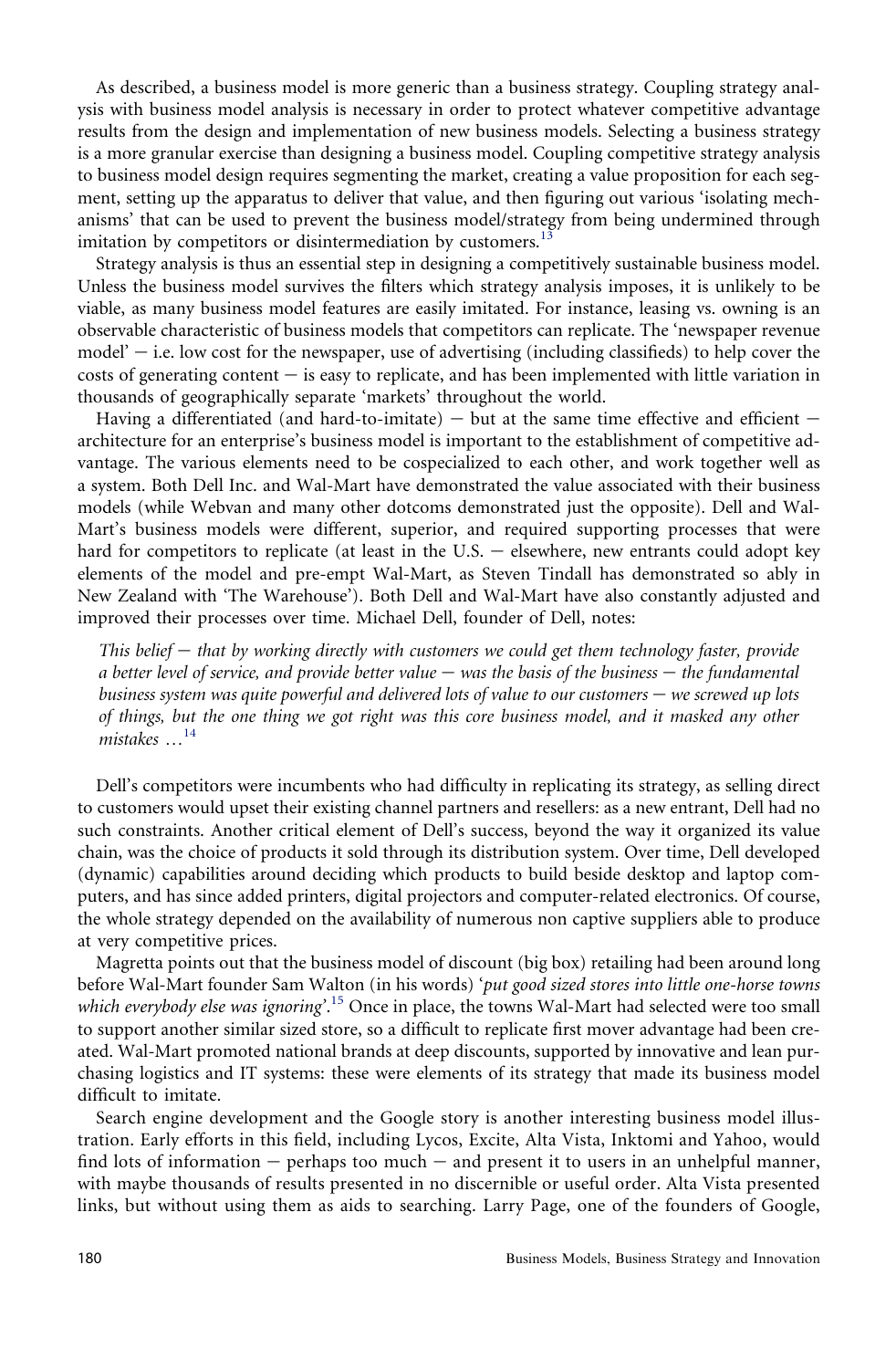surmised that counting links to a website was a way of ranking its popularity (much like higher citation counts in scientific journals point to more important contributions to the literature), and decided to use the number of links to important sites as a measure of priority. Using this link based approach, Page and his colleagues at Google devised an Internet site ranking system  $-$  the PageRank algorithm  $-$  which went on to be their core product/service offering, and one which has proved very valuable to users. The challenge was to tune the product offering and devise a business model to capture value, which was not easy in a world in which consumers expected search to be free.

The business model developed around Google's product/service innovation required heavy investment in computing power as well as in software. Google writes its own software and (remarkably) builds its own computers. It takes advantage of its considerable computing power to count words and links, and to combine information about words and links. This allows the Google search engine to take more factors into account than others currently in the market. The Google revenue model eschewed funding from advertisers: directed search biased to favor advertisers was perceived by Google's founders as degrading to the integrity of the search process and to its emerging brand. Accordingly, it decided that the essence of its revenue model would be sponsored links i.e. no pop ups or other graphics interfering with the search. In short, Page and Brin found a way to accommodate advertising (thereby enabling revenue generation) without subtracting from the search ex-perience, and arguably enhancing it.<sup>[16](#page-21-0)</sup> However, they also adopted an integrated approach (by fulfilling their own software and hardware requirements) to keep control of their product/service offering, ensuring its delivery and its quality.

Business model choices define the architecture of the business ... expansion paths develop from there on out.

Business model choices define the architecture of the business, and expansion paths develop from there on out. But once established, enterprises often encounter immense difficulty in changing business models – witness the difficulties American Express and Discover Card have experienced in trying to morph to hybrid models where they issue cards themselves while simultaneously looking to persuade banks as partners to act as card issuers for them. This is clearly incongruous — their main competitors (Visa and MasterCard, who provide network services only and don't compete with banks in issuing credit cards) are not hobbled by such relationship conflicts, and are clearly likely to be the bank's preferred partners. Thus American Express and Discover are unlikely to have (and indeed have not had) much success trying to replicate the Visa/MasterCard business model while still maintaining their own internal issuing and acquiring functions.<sup>[17](#page-21-0)</sup>

In short, innovating with business models will not, by itself, build enterprise-level competitive advantage. However, new business models, or refinements to existing ones, like new products themselves, often result in lower cost or increased value to the consumer; if not easily replicated by competitors, they can provide an opportunity to generate higher returns to the pioneer, at least until their novel features are copied. These issues are summarized in [Figure 2](#page-10-0) and explored in more detail later.

#### Barriers to imitating business models

This section attempts to distil those factors that affect the ease or otherwise of imitating business models. At a superficial level all business models might seem easy to imitate  $-$  certainly the basic idea and the business logic behind a new model is unlikely itself to enjoy intellectual property protection. In particular, a new business model, being more general than a business method, is very unlikely to qualify for a patent, even if certain business methods underpinning it may be patentable. Descriptions of a business model may enjoy copyright protection, but that is unlikely to be a barrier to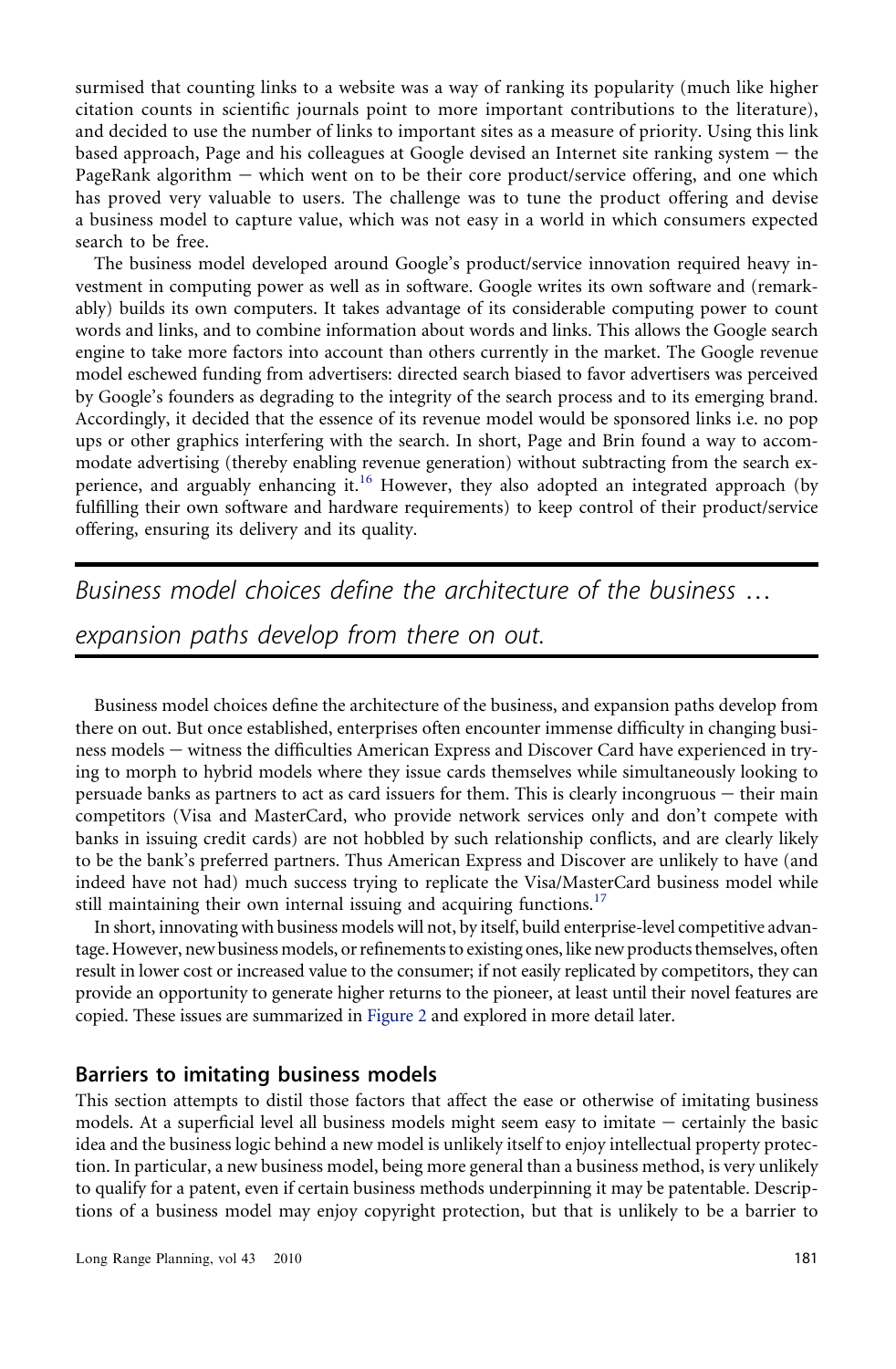<span id="page-10-0"></span>

Figure 2. Steps to achieve sustainable business models

copying its basic core 'idea'. What then is it, if anything, that is likely to impede the copycat behavior that can so quickly erode the business model pioneer's advantage? Three factors would seem to be relevant.

First, implementing a business model may require systems, processes and assets that are hard to replicate  $-$  such was the situation with potential entrants into the towns too small to sustain a Wall-mart competitor. Similarly, while at some level Dell Computer's direct-to-user (consumers and businesses) business model is obvious (you simply disintermediate wholesalers and retailers), when Gateway Computers tried to implemented a similar model, their failure to achieve anywhere near Dell's performance levels has been attributed to the inferior implementation of processes. Capabilities matter. Likewise, when Netflix pioneered delivery of DVDs by mail using a subscription system, Blockbuster video responded with a similar offering. But Netflix held on to its lead, both because it was not handicapped by Blockbuster's cannibalization concerns, and because it had patents on the 'ordered list' (which it later accused Blockbuster of infringing) by which subscribers indicated online their movie preferences.

Second, there may be a level of opacity (Rumelt has referred to this opacity as 'uncertain imitability') that makes it difficult for outsiders to understand in sufficient detail how a business model is implemented, or which of its elements in fact constitute the source of customer acceptability.<sup>[18](#page-21-0)</sup>

Third, even if it is transparently obvious how to replicate a pioneer's business model, incumbents in the industry may be reluctant to do so if it involves cannibalizing existing sales and profits or upsetting other important business relationships. When incumbents are constrained in this way, the pioneer of a new business model may enjoy a considerable period of limited competitive response. Notwithstanding these constraints, competition is likely to be vigorous because other new entrants, similarly unconstrained by incumbency and cannibalization anxieties, will be equally free to enter.

#### Business model learning

The moves made by an incumbent competitor to overcome such barriers to respond to Netflix's entry into DVD rentals provide an interesting illustration of Business Model learning and adjustment. To respond to Netflix's competitive inroads into its DVD store-rental model, Blockbuster purchased assets from NetLearn in April 2002, including those of [DVDRentalCentral.com,](http://DVDRentalCentral.com)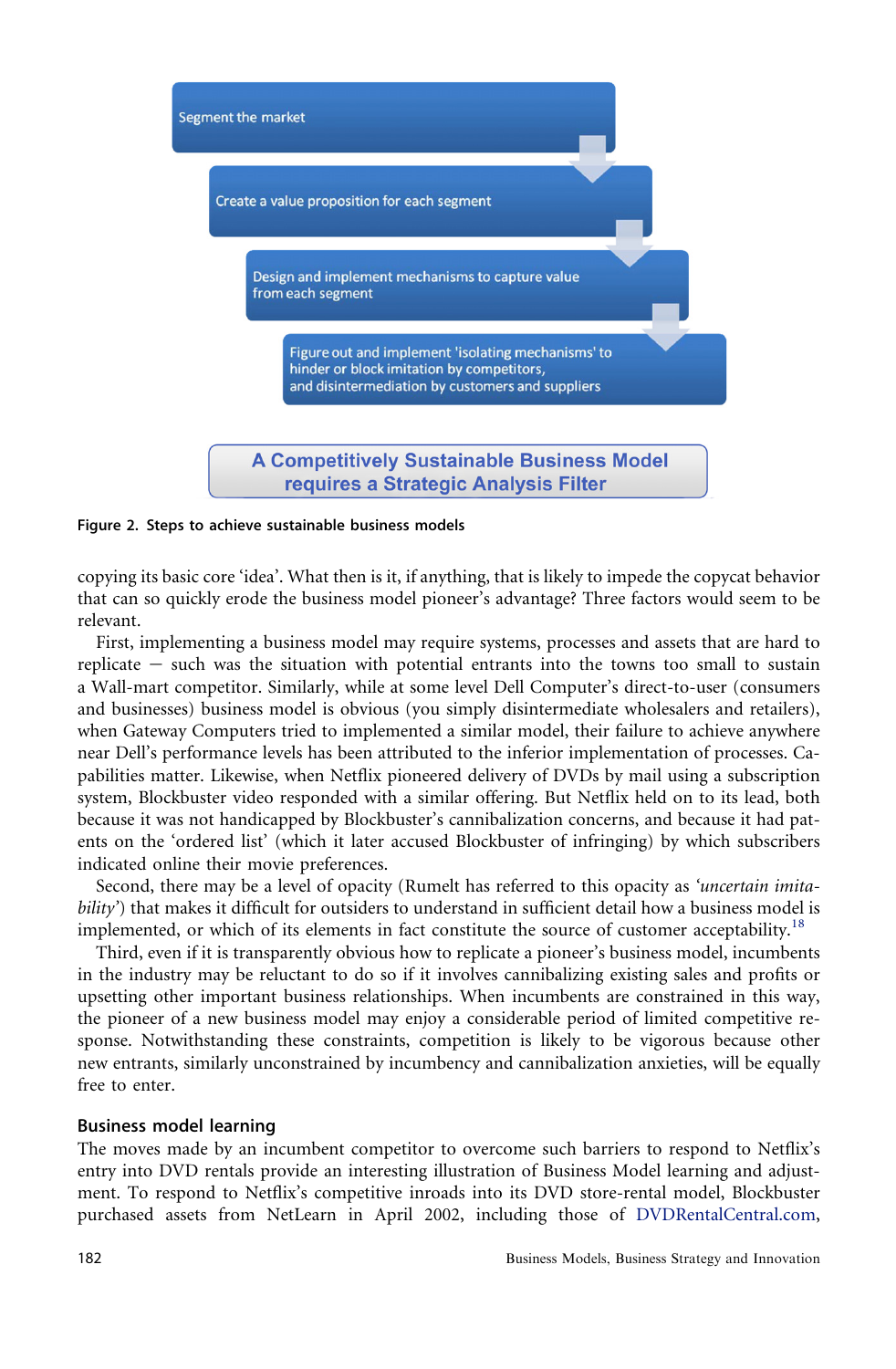a subscriber-based online DVD rental service, which it renamed FilmCaddy and operated separately from the rest of the Blockbuster business. In August 2004, Blockbuster shut down FilmCaddy and launched Blockbuster Online, its new online rental service that allowed customers to rent unlimited DVDs (three at a time) for a monthly fee. Its initial plan included no due dates or extending viewing fees, and also gave subscribers two free in-store movie rentals each month. In November 2006, it launched Blockbuster Total Access, coupling its online business with its in-store capabilities to allow online customers the option of returning their DVDs through the mail or exchanging them for free-in-store movie rentals at over 5000 Blockbuster stores.

Clearly, most elements of the Netflix business model were relatively easy to copy, and, although Blockbuster was undoubtedly constrained by the cannibalization of its in-store rentals by its online business, these moves reflected its attempts to respond (defensively) to Netflix. Netflix had figured out an approach and made the investments required to establish the online market. But Blockbuster responded by leveraging its brand equity and its network of physical stores to try to capture value from a modified version of the model Netflix had created: at minimum, it was intent on minimizing damage to its in-store franchise. Its guiding principle in responding appeared to be to offer customers all the functionality of Netflix plus several distinguishing features - associated with using its retail store footprint  $-$  which Netflix couldn't easily match. Blockbuster's stores also complemented its online strategy, by offering customers a choice of how to return their rented DVDs. While Netflix had no retail presence with which to respond to this element of Blockbuster's offering directly, it did have some limited patent protection, with two patents that provided its business model some protection  $-$  in particular, to its 'ordered list' for movie selection. While these patents did not cover online DVD rental per se, they did cover methods allowing users to pay a flat fee to have a maximum number of movies out at any one time, and to return a fixed number of movies within a fixed time period.

In short, Blockbuster implemented a close facsimile of the Netflix business model (even its website was very similar, featuring stars, recommendations, box shots and the 'dynamic queue') and achieved reasonable success, undoubtedly blunting Netflix's growth. While Blockbuster Online was a good defensive move, Netflix's pioneering status and its capacity to improve its business model, and enforce its patents, has helped undergird its competitive advantage.

technological innovation does not quarantee business success  $-$  new product development efforts should be coupled with a business model defining their 'go to market' and 'capturing value' strategies.

## Business models to capture value from technological innovation

#### The profiting from innovation framework

Figuring out how to capture value from innovation is a key element of business model design. This is a topic on which this author has written extensively, although the treatment hitherto was not couched in the language of business model design. This section is more forthright in that regard.

Every new product development effort should be coupled with the development of a business model which defines its 'go to market' and 'capturing value' strategies. Clearly technological innovation by itself does not automatically guarantee business or economic success  $-$  far from it. This was a theme in the author's earlier work on 'Profiting from Innovation',<sup>19</sup> which outlined a contingent approach with respect to how to organize the production system/value chain, taking into account the 'appropriability regime' and the innovator's prior asset positioning. Notwithstanding that scholars have recognized that technological innovation without a commercialization strategy is as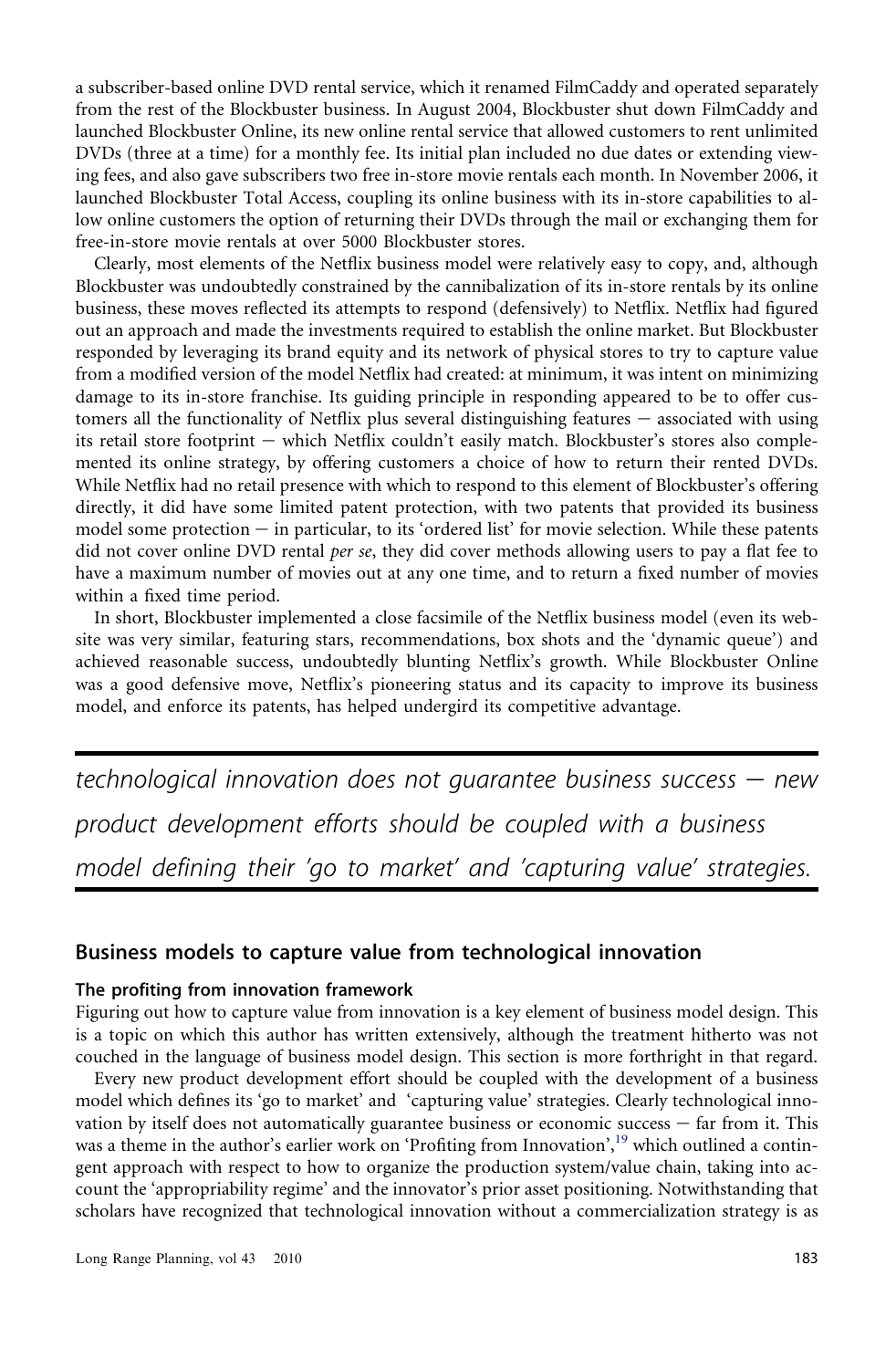likely to lead to the (self-) destruction of creative enterprises as it is to profitable (Schumpeterian) creative destruction, technological innovation is often assumed by some to lead inexorably to commercial success. It rarely does. When executives think of innovation, they all too often neglect the proper analysis and development of business models which can translate technical success into commercial success. Good business model design and implementation, coupled with careful strategic analysis, are necessary for technological innovation to succeed commercially: otherwise, even creative companies will flounder. Quintessential examples of firms that succeeded at technological innovation but failed to get the business model and the technology strategy right included EMI (the CAT scanner) and Xerox (the personal computer).<sup>[20](#page-21-0)</sup>

But there are a plethora of other examples too. Eli Whitney's 1793 invention of the cotton gin greatly increasing the ease with which cotton could be separated from the  $pod - but$  still he died a poor man. Even Thomas Edison  $-$  with his portfolio of 1000+ patents and personal fame from inventing a durable electric light bulb, electricity as a system, motion pictures and phonographs – failed commercially on many fronts. For example, he abandoned the recording business after arguably failing to get its business model right by insisting that Edison disks be designed to work only on Edison phonographs (although his early phonograph also suffered from poor sound reproduction, recordings that were too brief, and cylinders that could only survive a few playings). In short, getting the business model *and* the technology strategy right is necessary to achieve commercial viability if sustainable competitive advantage is to be built and innovators are to profit from their innovations.

Figuring out how to deliver value to the customer  $-$  and to capture value while doing so  $-$  are the key issues in designing a business model: it is not enough to do the first without the second. The imperfections in the market for knowhow make capturing value from its production and sale in-herently difficult,<sup>[21](#page-21-0)</sup> and may often necessitate a business model where knowhow is bundled into products and complementary assets used to realize value to the innovator. This involves some of the trickiest and most frustrating issues that entrepreneurs and managers must address.

The Profiting from Innovation framework is an effort to help entrepreneurs and strategists figure out appropriate business model/designs and technology strategies by delineating important features of business model choice, and predicting the outcomes from those choices. The framework employs contracting theory, $^{22}$  $^{22}$  $^{22}$  and recognizes two extreme modes (models) by which innovators can capture value from innovation:

- At one end of the scale stands the integrated business model, in which an innovating firm bundles innovation and product together, and assumes the responsibility for the entire value chain from A to Z including design, manufacturing, and distribution. Clearly, companies that have the right assets already in place are well equipped to do this; but the framework also indicates when the internal development and commercialization strategy is a necessity.
- The other extreme case is the outsourced (pure licensing) business approach, one that has been embraced by a number of companies, like Rambus (semiconductor memory) and Dolby (high fidelity noise reduction technology). With respect to licensing versus internal commercialisation by the innovator, the framework yields answers calibrated according to the strength of the appropriability/intellectual property regime. Thus one could license  $-$  and expect the licensing model to work  $-$  only if one had strong intellectual property rights: without them the licensee might well be the one who captures value, at the expense of the innovator.
- In between there are hybrid approaches involving a mixture of the two approaches (e.g. outsource manufacturing; provide company owned sales and support). Hybrid approaches are the most common, but they also require strong selection and orchestration skills on the part of management.<sup>[23](#page-22-0)</sup>

[a] licensing model [will only] work [with] strong intellectual property rights... [otherwise] the licensee will capture value, not the innovator.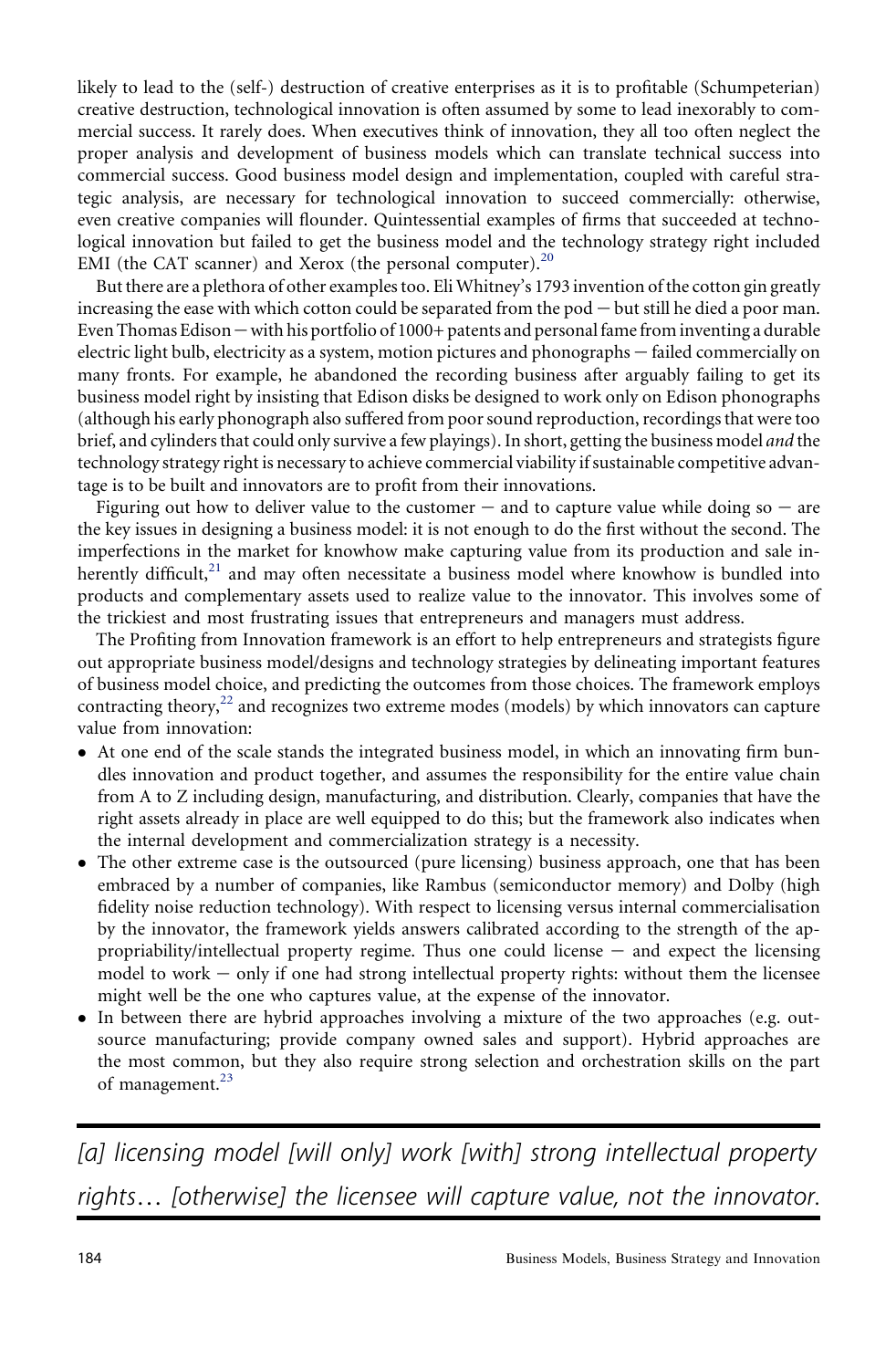The Profiting from Innovation framework can thus be considered as a tool to help design business models, and using it allows one to map business model selection to type of innovation, while simultaneously enabling one to figure out where intellectual property monetization through licensing is likely to be viable, and where it's not, or where some kind of vertical integration is indicated.<sup>24</sup> Although, (by construction) it is silent on many issues such as market segmentation and the choice of product features, it nevertheless can provide insights into how a value chain ought to be assembled. And it can predict winners and losers from the competitive process in the context where a customer need is being met.

#### 'Public' goods and the bundling and unbundling of inventions and products

Inventors and innovators rarely enjoy strong intellectual property protection. One well studied (and reasonably well understood) situation where there are serious value capture problems is investment in basic research and the production of scientific knowledge. Basic research usually ends up in scientific publications, so it is hard  $-$  if not impossible  $-$  to secure strong intellectual property protection for scientific knowledge. As a result, it is very difficult to charge for discoveries, even if they have the potential to generate high value for society, so very few firms invest in basic research. Spillovers (externalities) are simply too large; profiting from discovery is simply too difficult. There is no easy for-profit business model for capturing value from scientific discoveries in a world where science wants to be open and rapid dissemination of scientific knowledge through journals, conferences and professional contacts is almost inevitable: not surprisingly, most basic research is not funded by business firms, but by governments.

Investment in scientific research is an example of what economists call 'public goods'; a circumstance in which the economic activity in question generates positive externalities or 'spill-overs'. As there is no good (private) business model that can support value capture, government funding and/ or philanthropy is required and provided. Viewed in this way, the concept of the 'business model' can be integrated into almost a century of economic thought about the design of institutions and the role of enterprise and government in civil society. Market 'failures' occur in the context of innovation when private business models for capturing value draw forth insufficient investment in R&D.

Putting basic science to one side, the most common business model to capture value from inventions is to embed them in a product, rather than simply trying to sell designs or intellectual property. This approach allows those that invest in R&D to ameliorate (to some degree) their lack of intellectual property protection. The latest cell phone, digital camera or automobile doesn't come with a price for the product and an unbundled price for knowhow and/or intellectual property: invention/technology and product are typically bundled together, although (in theory) they don't need to be.

This discussion makes it apparent that market failures (with respect to R&D investment) are partly a function of the ability (or lack thereof) of entrepreneurs to create viable business models using the mechanisms available to them. As noted, one way to try and get around market failures in the 'market for inventions' is to bundle invention(s) and complements into products. But too often, firms (and in particular small start-ups) under-employ the available mechanisms, just offering customers 'items' of technology such as devices or discrete technology components. Just by itself, this may not represent a customer solution; a business model based on simply selling an invention  $-$  or even an innovative component or 'item'  $-$  may not enable the innovator to capture a significant share of the value that might be generated by their innovative technology, unless it has ironclad patent protection and is critical to an important and already recognized application. The proper 'marketing' of new technology often requires much more.<sup>[25](#page-22-0)</sup> The bundled provision of complementary products and services is often necessary, not just to help capture value, but to help create it in the first place.

The problem is quite general. When value delivery involves employing intangible (knowhow) assets, pricing and value capture are difficult because of the nonexistence of perfect property rights, which means that markets can't work well, as Coase and many others have explained.<sup>[26](#page-22-0)</sup> As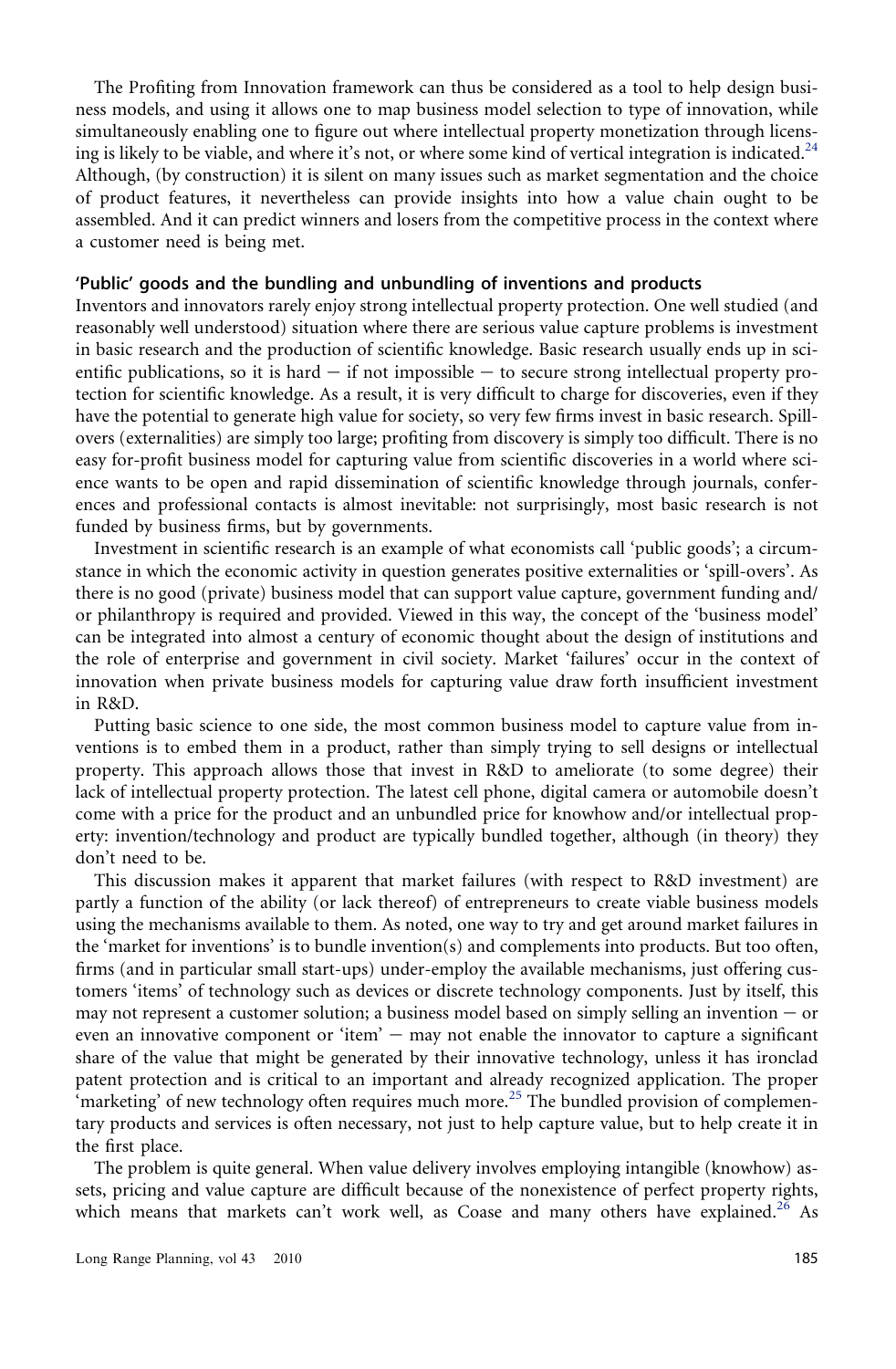illustrated above, many Internet services are simply provided for 'free' as a way to build brand and to indirectly promote a related value added service, and we have seen how a mixture of revenue approaches is usually required when trying to sell on the Internet.<sup>[27](#page-22-0)</sup> But bundling, while a common and helpful approach, isn't always necessary. When the innovator has a strong patent, it is sometimes possible to capture value either by naked licensing  $-$  or even outright sale  $-$  of intellectual property. Different models of value capture are available where intellectual property rights exist and can be enforced  $-$  so designing business models often requires the skill of the intellectual property lawyer as well as that of the entrepreneur.

To summarize: the traditional revenue model used by innovators to capture value from technology involves the consumer buying (and paying for) products that have intellectual property embed-ded within them – the method is so common that it is rarely noticed or reflected on.<sup>[28](#page-22-0)</sup> This works well, particularly if an attractive bundled solution can be offered, if there is strong intellectual property, or if imitability is otherwise difficult. Many scientific discoveries and inventions are poorly protected by intellectual property rights, and require business models that feature public funding, or crafty ways to otherwise capture positive spill-overs.

business models innovation may not seem heroic [but] without it there may be no reward for pioneering individuals, enterprises and nations.

#### Business models as innovation

Technological innovation is lionized in most advanced societies; that is a natural and desirable reflection of the values of a technologically progressive society. However, the creation of new organizational forms (like the Skunk Works and the multidivisional organizational structure), organizational methods (like the moving assembly line), and in particular new business models are of equal  $-$  if not greater  $-$  importance to society, and to the business enterprise. While such innovation may seem less heroic to many citizens  $-$  even to many scientists and engineers  $-$  without it technological innovation may be bereft of reward for pioneering individuals, as well as for pioneering enterprises and nations.

The capacity of a firm (or nation) to capture value will be deeply compromised unless the capacity exists to create new business models. As noted, even an inventor as celebrated as Thomas Edison had a questionable track record in terms of business model innovation, abandoning the recording business and also failing to get direct (rather than alternating) current adopted as the industry standard for electricity generation and transmission. History shows that, unless they can offer compelling value propositions to consumers/users and set up (profitable) business systems to satisfy them with the requisite quality at acceptable price points, the innovator will fail, even if the innovation itself is remarkable, and goes on to be widely adopted by society. Of course, this makes management, entrepreneurship and business model design and implementation as important to economic growth as is technological innovation itself. Technological creativity that is not matched by business resourcefulness and creativity (in designing business models) may not yield value to the inventor or even to their society.

As discussed and illustrated in many earlier examples, technological innovation often needs to be matched with business model innovation if the innovator is to capture value. There are of course  $exceptions - for example, small improvements in the manufacturing process (even if cumulatively)$ large) will usually not require business model innovation, and value can be captured by lowering price and expanding the market and market share. But the more radical the innovation, and the more challenging the revenue architecture, the greater the changes likely to be required to traditional business models. And, as indicated by some of the earlier examples, business model innovation may help to establish a differentiable competitive advantage. Dell didn't bring any improvements to the technology of the Personal Computer  $-$  but it did combine both suppliers' and its own organizational/distribution system innovations to deliver compelling value to end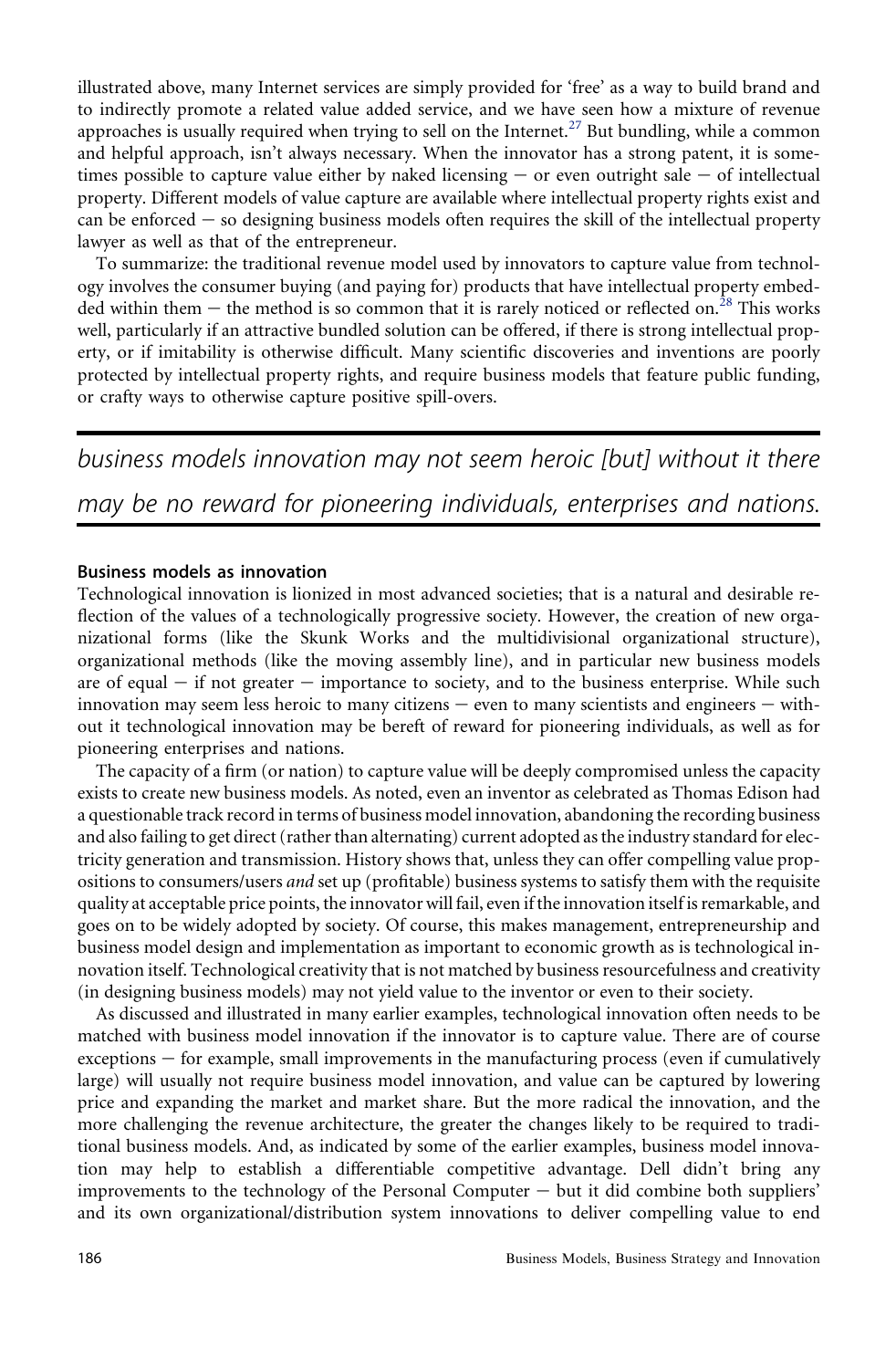users: as have Southwest Airlines, Virgin, Virgin Blue, and JetBlue in the air passenger transport sector.

Sometimes the creation of new business models leads to the creation of new industries. Consider the payment card industry (the core of which is credit and debit cards). The card companies provide network services, associate with banks who issue the cards, and associate with acquirers who sign up merchants to accept credit cards. Early on in the life of the industry, merchants were unwilling to accept a payment card that few consumers carried, just as card holders didn't want cards that merchants did not accept. As Evans and Schmalensee note, inventing a new business model for credit – the credit card  $-$  'required the industry's founders to invest enormous amounts of capital and ingenuity'.<sup>[29](#page-22-0)</sup>

Companies should be seeking and considering improvements to business models  $-$  particularly difficult to imitate improvements that add value for customers  $-$  at all times. Changing the firm's business model literally involves changing the paradigm by which it goes to market, and inertia is likely to be considerable. Nevertheless, it is preferable for the firm to initiate such a change itself, rather than have it dictated by external events, as several investment banks in the U.S. and elsewhere have experienced recently.

#### The role of discovery, learning and adaptation

Designing a new business model requires creativity, insight, and a good deal of customer, competitor and supplier information and intelligence. There may be a significant tacit component. An entrepreneur may be able to intuit a new model but not be able to rationalize and articulate it fully; so experimentation and learning is likely to be required. As mentioned earlier, the evolving reality impacting customers, society, and the cost structure of the business must be understood. It is often the case that the right business model may not be apparent up front, and learning and adjustments will be necessary: new business models represent provisional solutions to user/customer needs proposed by represent entrepreneurs/managers. As Shirky recognizes, a business model is provisional in the sense that it is likely over time to be replaced by an improved model that takes advantage of further technological or organizational innovations. The right business model is rarely apparent early on in emerging industries: entrepreneurs/managers who are well positioned, who have a good but not perfect business model template but who can learn and adjust, are those more likely to succeed.<sup>30</sup>

The right business model is rarely apparent early on... entrepreneurs/ managers who are well positioned and can learn and adjust are more likely to succeed

Technological change often provides the impetus for new and better ways to satisfy customer needs. The horse, then the railroad, the auto and the airplane have all been technological solutions to society's basic transport needs that successively complemented and displaced each other, and formed the basis of competing business models for carrying people from one place to another. The Internet and the communication and computer revolution have empowered customers, and both allowed and required more differentiation in product service offerings. Social networking is also trumping the age-old ability of using advertising to get to an audience. As Peter Sealey has noted with respect to new movies releases, 'the star-power opening is fading in importance and the marketing and releasing of movies is going into new territory where the masses are molding the opinion of a movie<sup>[31](#page-22-0)</sup> and studio executives are having to recognize these new realities and adjust their business models accordingly.

In short, one needs to distil fundamental truths about customer desires, customer assessments, the nature and likely future behavior of costs, and the capabilities of competitors when designing a commercially viable business model. Traditional market research will not often be enough to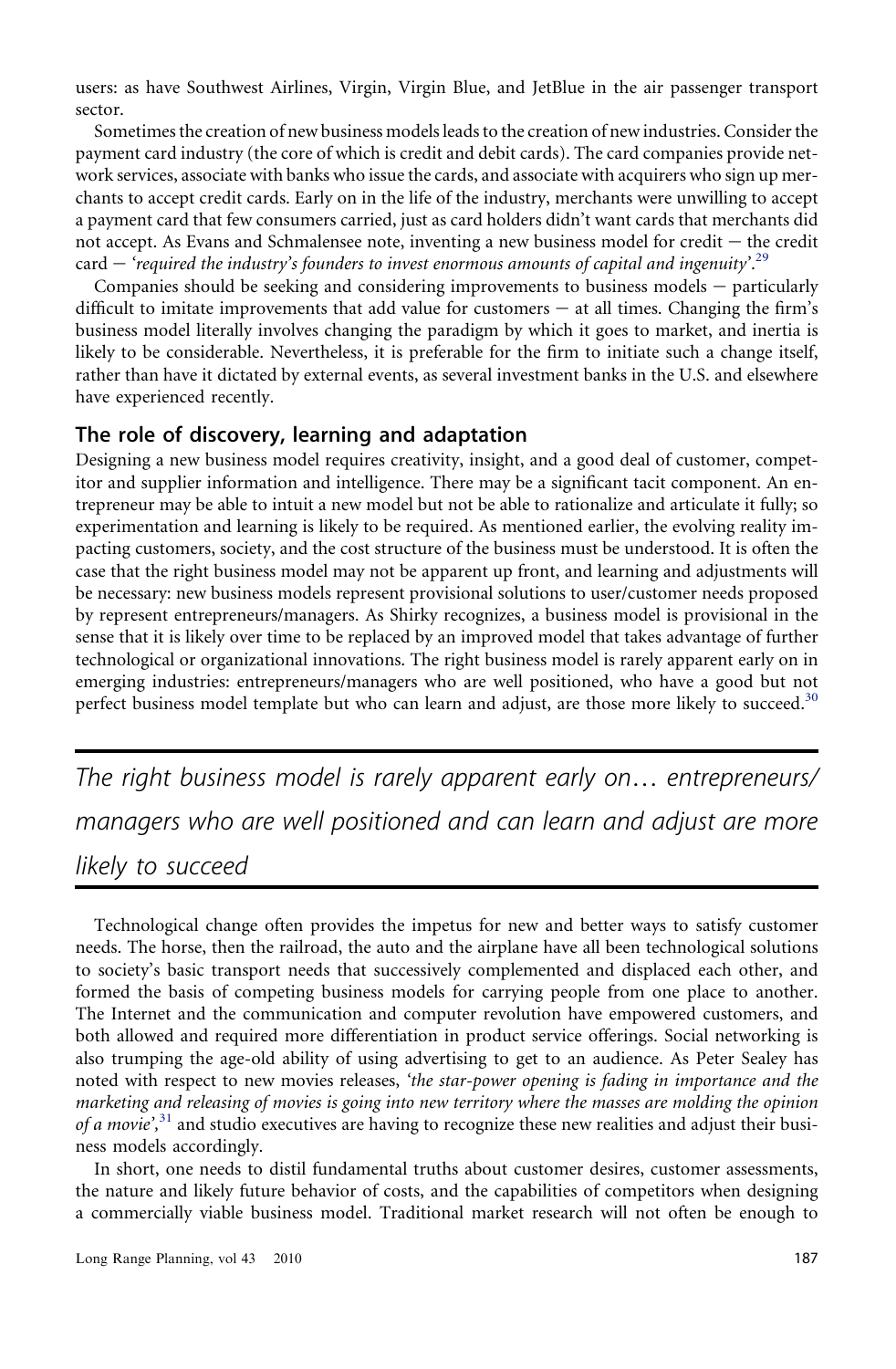identify as yet unarticulated needs and/or emerging trends. Changes with respect to the relative merits of particular organizational and technological solutions to customer needs must also be considered.

Consider again the question of how society will gather and distribute the news of the day. First it was the town crier; later the newspaper; today the Internet has become increasingly important. Communication costs have dropped dramatically; but now advertising revenues are shrinking too. Generally, when the underlying technology changes, and an established logic for satisfying consumer needs  $-$  e.g. newspapers for providing news  $-$  is overturned, the business model must change too. But technological change is not always a trigger  $-$  or always necessary  $-$  to reshaping the business model.

Not surprisingly, the invention of new business models can originate from many potential sources. What business models pioneers often possess  $-$  or develop  $-$  is an understanding of some 'deep truth' about the fundamental needs of consumers and how competitors are or are not satisfying those needs, and of the technological and organizational possibilities (and trajectories) for improvement  $-$  some of them, though, just stumble into such understandings. In almost every case, however, a new business model is successfully pioneered only after considerable trial and error.

Those entrepreneurs who understand 'deep truths' and can figure out what customers want and design a better way to satisfy them (and build sustainable organizations to address these customer needs) are business pioneers. They may or may not use new technology, but they must understand customer needs, technological possibilities, and the logic of organization. Put differently, a business model articulates the underlying business or 'industrial logic' of a firm's go-to-market strategy. Once articulated, it is likely that the logic will have to be tested and retested, adjusted and tuned as the evidence with respect to provisional assumptions becomes clarified.

Netflix (discussed above), the largest online DVD rental service in the U.S., offers a flat-fee DVD movie rental service that, by 2007, was serving over 6 million subscribers from its collection of 75,000 titles.<sup>[32](#page-22-0)</sup> Subscribers can use the website's browse function to search for movies by genre, and use an extensive movie recommendation system based on other users' ratings to add to their ordered list for delivery via mail. At its initial launch, the Netflix business model was based on a pay-per-rental service, but this initial pricing model did not succeed, and the company almost failed. It was clear to management Netflix had to rejig its business model and, between September and October 1999, it reinvented itself with a subscription model (the 'Marque Program'). It ended its pay-per-rental model entirely, and evolved the monthly fee program to allow subscribers to rent any number of DVDs per month (although only a limited number at any one time). The model was supported by a system of regional distribution centers which ensured next day delivery to over 90% of subscribers. Clearly, it took a while to be able to ascertain the right price points and the manner of pricing that was most acceptable to the customer base for its new service; but as Netflix management figured out viewer convenience, wants and willingness to pay, it adjusted its business model accordingly. This ability to perceive and adapt saved Netflix and laid the foundation for its growth and development: by 2006 it had reached almost \$1 billion in revenues.

Selecting the right 'architecture' and pricing model for a business requires not just understanding the choices available, but also assembling the evidence needed to validate conjectures and hunches about costs, customers, competitors, complementors, distributors and suppliers takes detailed factspecific inquiry, and a keen understanding of customer needs and customer willingness to pay, as well as of competitor positioning and likely competitive responses. Entrepreneurs and executives must make many informed guesses about the future behavior of customer and competitor, as well as of costs. As the evidence with respect to initial conjectures becomes available, they need to adjust accordingly. Being fast in learning and making the requisite adjustments to the model is important.

A helpful analytic approach for management is likely to involve systematic deconstruction/unpacking of existing business models, and an evaluation of each element with an idea toward refinement or replacement. The elements of a business model must be designed with reference to each other, and to the business/customer environment and the trajectory of technological development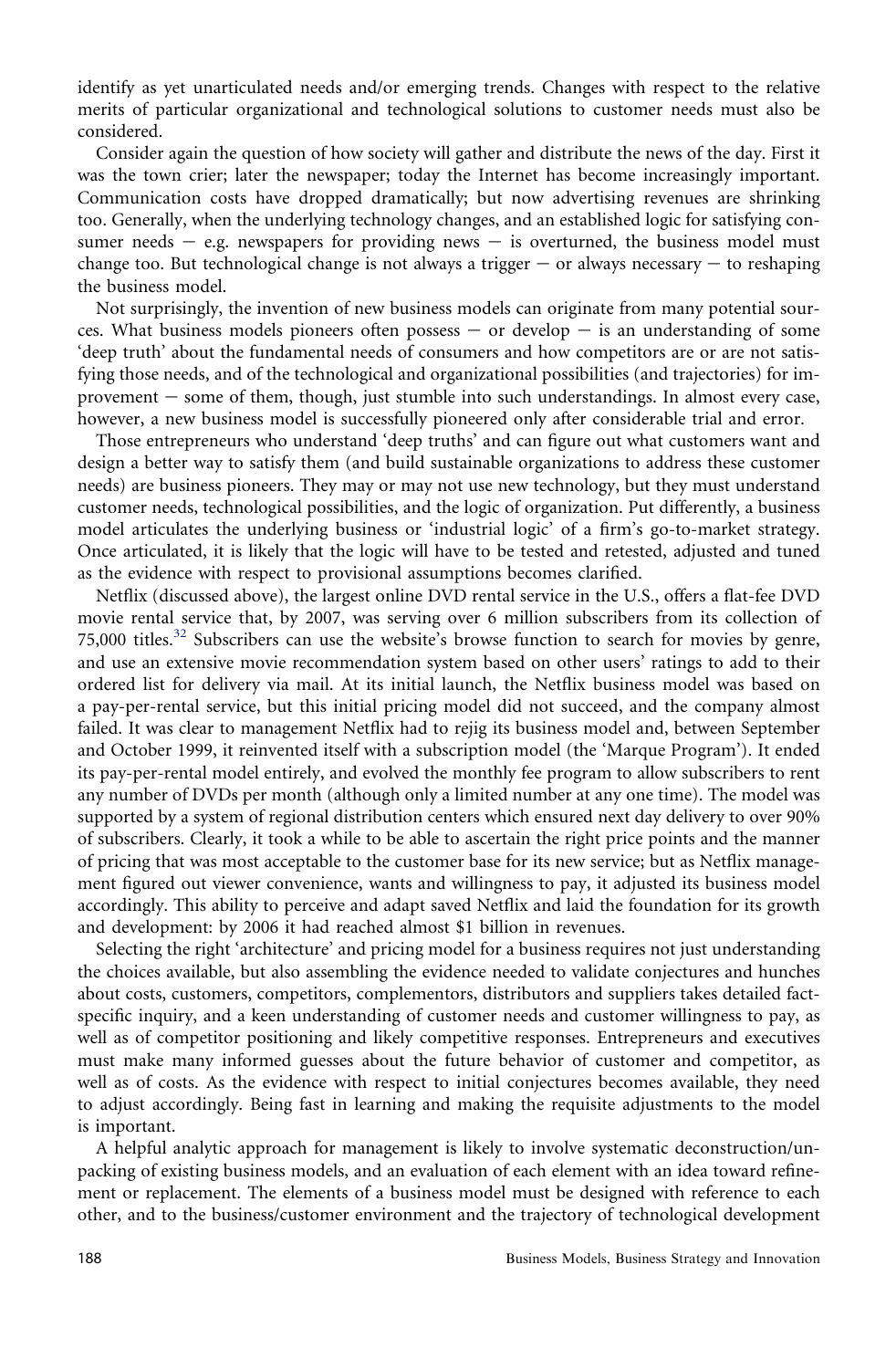in the industry. While the questions are not as crisp as one would like, and the answers are likely to be ambiguous, endeavoring to answer them will impose some discipline and at least help one sort business propositions that are likely to be viable from those that are not. For instance, business propositions that are no more than good ideas fall short; likewise propositions that involve capturing 1% of huge markets show a lack of understanding of differences amongst (potential) customers, market segments and competition. And wonderfully novel (gimmicky) product concept that meets the needs of but a handful of potential customers is unlikely to yield much value. Periodic review can increase the chances of avoiding blind spots: long-lived structural elements  $-$  choices made perhaps decades ago in different environments  $-$  need to be scrutinized especially thoroughly.

A provisional business model must be evaluated against the current state of the business ecosystem, and against how it might evolve

A provisional business model must be evaluated against the current state of the business ecosystem, and also against how it might evolve. Questions to consider (which are summarized in [Figure 3\)](#page-18-0) include:

- How does the product or service bring utility to the consumer? How is it likely to be used? Inasmuch as innovation requires the provision of complements, are the necessary complements already available to the consumer with the convenience and price that is desirable (or possible)?;
- What is the 'deep truth' about what customers *really* value and how will the firm's service/product offering satisfy those needs? What might the customer 'pay' for receiving this value?;
- How large is the market? Is the product/service honed to support a mass market?;
- Are there alternative offerings already in the market? How is the offering superior to them?;
- Where is the industry in its evolution? Has a 'dominant design' emerged? Strategic requirements are likely to be different in the pre- and post-paradigmatic periods;  $33$
- What are the (contractual) structures needed to combine the activities that must be performed to deliver value to the consumer? Both lateral and vertical integration and outsourcing issues need to be considered. (Contract theory/transaction cost economics is a useful lens through which to view many of these issues. So is capability theory);
- What will it cost to provide the product/service? How will those costs behave as volume and other factors change?; and
- What is the nature of the appropriability regime? How can imitators be held at bay, and how should value be delivered, priced, and appropriated?

As the author has noted in previous work, beyond specifying a realistic revenue architecture, designing a business model also involves determining the set of lateral (complementary) and vertical activities that must be performed and assessing whether and how they can be performed sufficiently cheaply to enable a profit to be earned, and who is to perform them. It involves figuring out the market entry strategy  $-$  while entry timing is a strategic, rather than a business model issue, it may depend in part on the business model employed, particularly the complements already in place.<sup>34</sup>

When establishing a new business there is likely to be uncertainty with respect to all of the above. Disappointments are certain to arise as a new business is built, but success rates can be improved if the architects of the business model learn quickly, and are able to adjust within a range that still yields a satisfactory profit.

Of course, once a business model is successfully established, changing technology and enhanced competition will require more than defenses against imitation. It is also likely that even successful business models will at some point need to be revamped, and possibly even abandoned. For example, as the value proposition associated with the traditional personal computer software licensing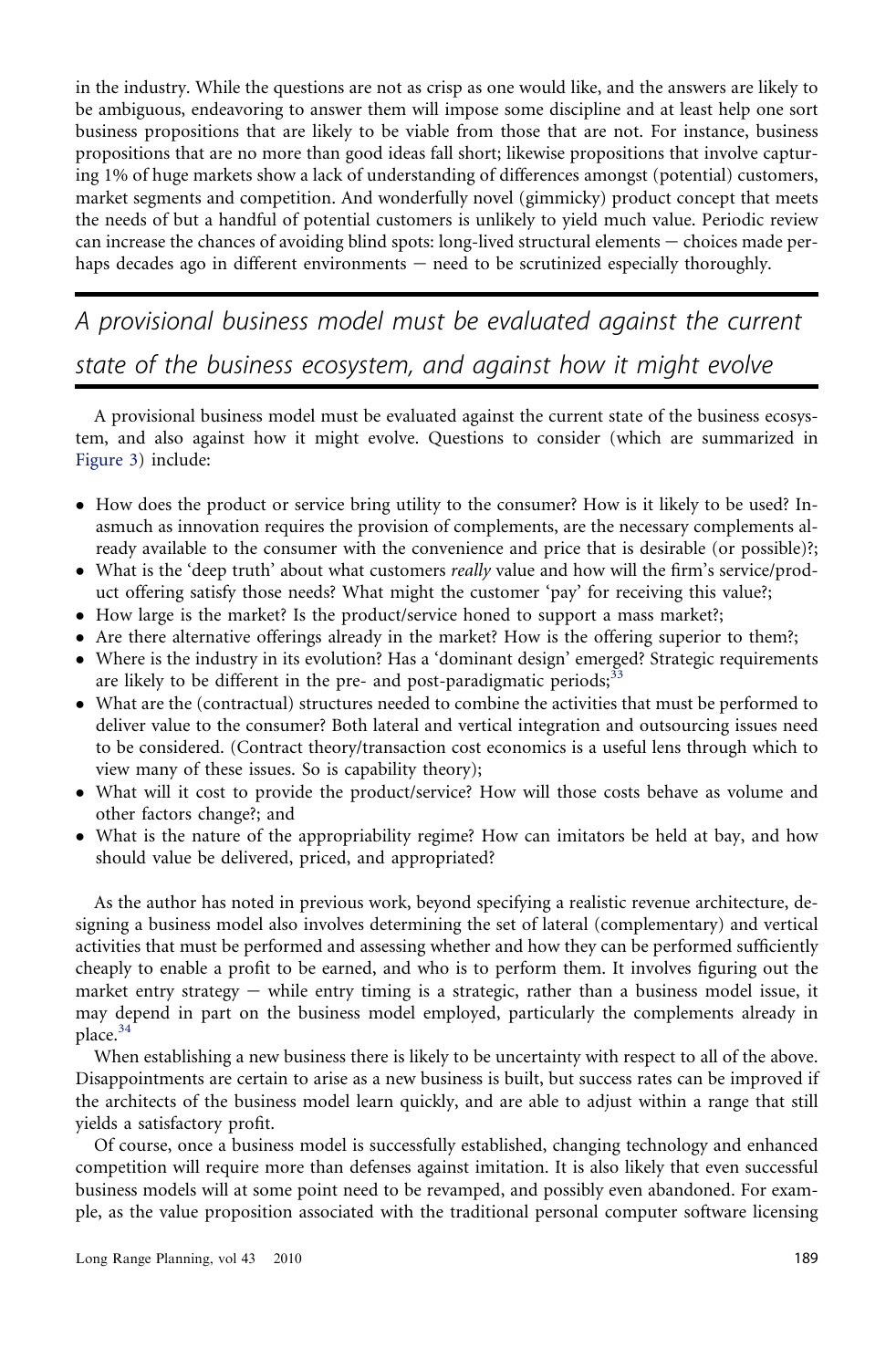<span id="page-18-0"></span>

Figure 3. Questions to ask about a (provisional) business model

model (whereby periodic updates would require the purchase of new software licenses and additional maintenance costs) has weakened for some customers, Microsoft has changed elements of its business model to allow renting so as to compete with cheap or free Web alternatives. According to one source, Microsoft is 'overhauling not only what it makes but how to deliver and charge for it'.  $^{35}$  $^{35}$  $^{35}$ Microsoft has apparently begun to offer its Exchange email server program for a monthly fee, as well as a 'barebones' version of Office for free, supported in part by online advertising (in fact, it appears now to be offering some products under the 'freemium' philosophy described earlier). The evidence is not yet in as to whether it will work well for both Microsoft and its customers.

designing good business models is an 'art' .... the chances are greater if entrepreneurs and managers have a deep understanding of user needs and are good listeners and fast learners.

Clearly, designing good business models is in part an 'art'. The chances of good design are greater if entrepreneurs and managers have a deep understanding of user needs, consider multiple alternatives, analyze the value chain thoroughly so as to understand just how to deliver what the customer wants in a cost-effective and timely fashion, adopt a neutrality or relative efficiency perspective to outsourcing decisions, and are good listeners and fast learners. Useful tools include the various types of market research that lead to a deep understanding of the user, along with elements of the Profiting from Innovation framework such as the innovation cycle, appropriability regimes, complementary assets and intellectual property systems.

The selection/design of business models is a key microfoundation of dynamic capabilities  $-$  the sensing, seizing, and reconfiguring skills that the business enterprise needs if it is to stay in synch with changing markets,<sup>36</sup> and which enable it not just to stay alive, but to adapt to and itself shape the (changing) business environment. Dynamic capabilities help govern evolutionary fitness, and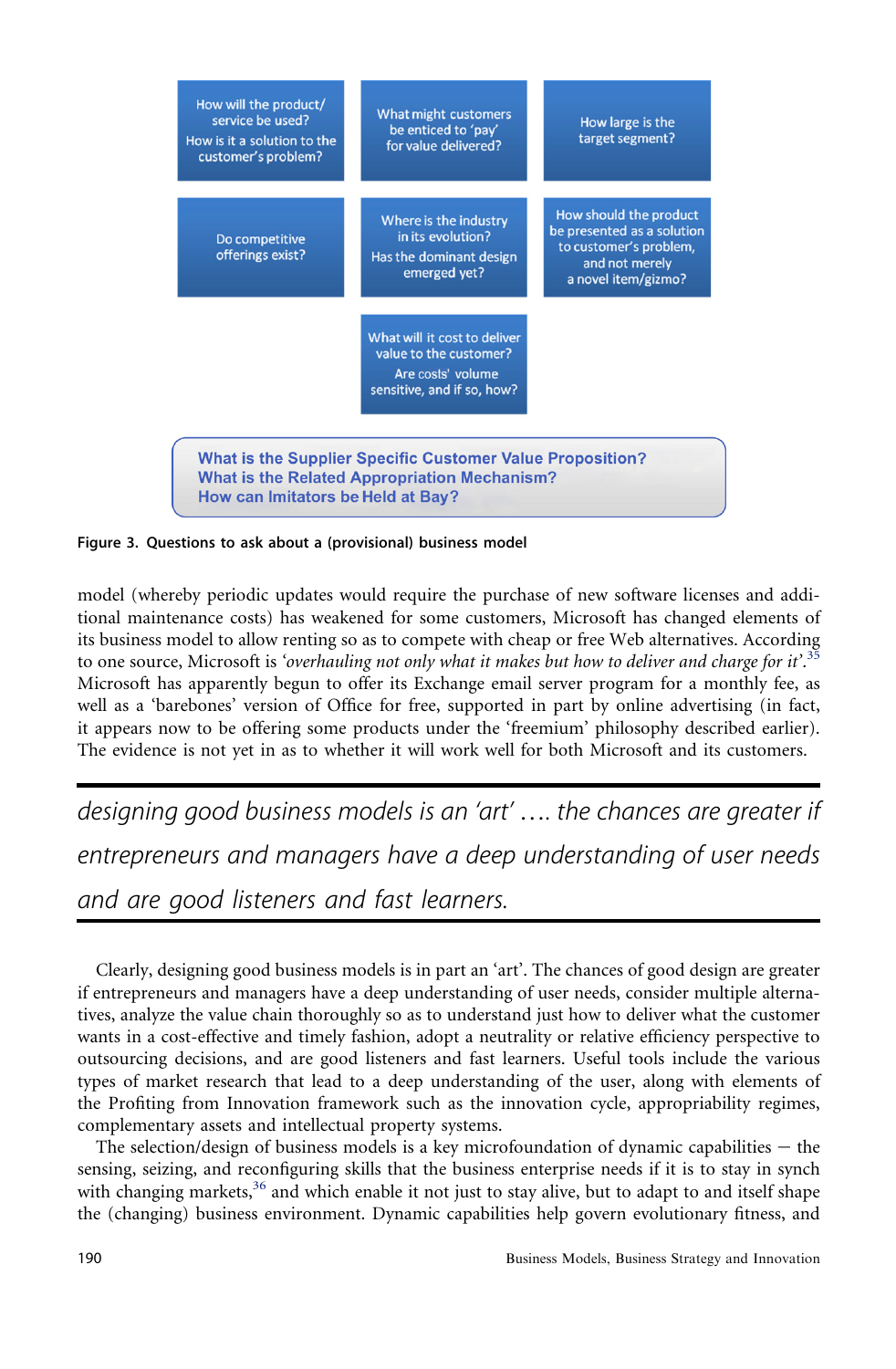help shape the business environment itself. Get the business model wrong, and there is almost no chance of business success  $-$  get it right, and customize it for a market segment and build in nonimitable dimensions, and it will contribute to the firm's competitive advantage.

Magretta claims that business models are 'variations on the generic value chain underlying all businesses'. This view would seem to overlook that a business model is only partly about how to organize the value chain  $-$  it is also about figuring out the value proposition to the customer as well as the value capture mechanism. A sustainable business model is as much (as the current author has noted) about where to position within the value chain i.e. what are the key bottleneck assets to own/ control in order to capture value. Clearly, the industry must perform various activities in the value chain  $-$  but which one(s) the firm chooses to undertake is very much a business model choice.

Recognized (but not fully developed here) is the notion that a business model cannot be assessed in the abstract; its suitability can only be determined against a particular business environment or context. Neither business strategies, business structures nor business models can be properly calibrated absent assessment of the business environment; and of course the business environment itself is, in part, a choice variable; i.e. firms can both select a business environment, and be selected by it: and they can also shape their environment.

.the business environment itself is a choice variable: firms can select a business environment or be selected by it: they can also shape it

Zott and Amit bravely endeavor to hypothesize as to the appropriate mapping of business models to two product market choices: cost leadership and differentiation.<sup>[37](#page-22-0)</sup> However, our state of understanding as to the precise relationship between business model choice and enterprise performance is both highly context dependent and rather primitive. In certain contexts (e.g. market entry strategies for innovators) testable propositions have been advanced (including by the current author), but strategic studies will have to advance further as a field before mapping can be anything other than suggestive.

Of course, it may very well take time to get a business model right. Pioneers, in particular, are often forced to make only educated guesses as to what customers want, what they will pay for, and the cost structures associated with various ways to organize. As the author's 'Profiting from Innovation' paper discusses, especially in the pre-paradigmatic industry evolution phase, it is necessary to stay flexible, experiment with the product and the business model and learn, both from one's own and one's competitors' activities, and to keep sufficient financial resources on hand to remain an industry participant  $-$  and hopefully the market leader  $-$  by the time the 'dominant design' emerges in the market. Indeed, one hopes to be the promoter/owner of this dominant  $design - and to have the capacity to capitalize on the situation.$ 

#### Conclusion

All businesses, either explicitly or implicitly employ a particular business model. A business model describes the design or architecture of the value creation, delivery and capture mechanisms employed. The essence of a business model is that it crystallizes customer needs and ability to pay, defines the manner by which the business enterprise responds to and delivers value to customers, entices customers to pay for value, and converts those payments to profit through the proper design and operation of the various elements of the value chain. Put differently, a business model reflects management's hypothesis about what customers want, how theywantit andwhat theywill pay, and how an enterprise can organize to best meet customer needs, and get paid well for doing so. The goal of this article has been to advance understanding of the considerable significance of business models and to explore their connections to business strategy, innovation management and economic theory.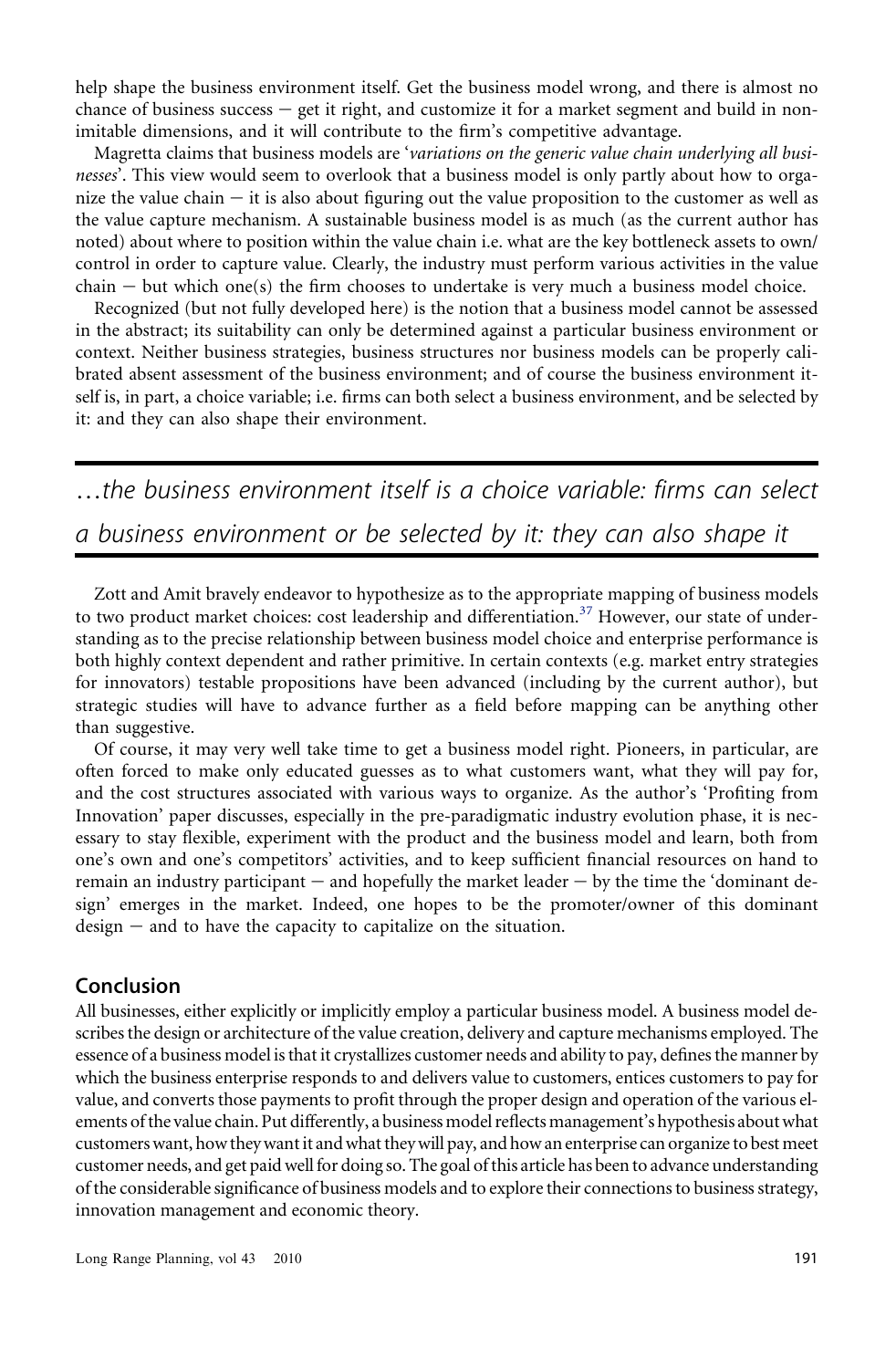<span id="page-20-0"></span>One key conclusion of the analysis is that, to be a source of competitive advantage, a business model must be something more than just a good logical way of doing business. A model must be honed to meet particular customer needs. It must also be non-imitable in certain respects, either by virtue of being hard to replicate, or by being unpalatable for competitors to replicate because it would disturb relationships with existing customers, suppliers, or important alliance partners. A business model may be difficult for competitors to replicate for other reasons too. There may be complicated process steps or strong intellectual property protection, or organizational structures and arrangements may exist that will stand in the way of implementing a new business model. Good business model design and implementation involves assessing such internal factors as well as external factors concerned with customers, suppliers, and the broader business environment.

to be a source of competitive advantage, a business model must be more than just a good logical way of doing business .... It must be honed to meet particular customer needs .

The paucity of literature (both theoretical and practical) on the topic is remarkable, given the importance of business design, particularly in the context of innovation. The economics literature has failed to even flag the importance of the phenomenon, in part because of an implicit assumption that markets are perfect or very nearly so. The strategy and organizations literature has done little better. Like other interdisciplinary topics, business models are frequently mentioned but rarely analyzed: therefore, they are often poorly understood. Not surprisingly, it is common to see great technological achievements fail commercially because little, if any, attention has been given to designing a business model to take them to market properly.

This can and should be remedied. Increased understanding of the essence of business models and their place in the corpus of the social and organizational sciences should help our understanding of a variety of subjects including market behavior, competition, innovation, strategy and competitive advantage. Our understanding of the nature of the firm itself, together with the role of entrepreneurs and managers in the economy and in society, should also benefit from a better appreciation of business models and their role in entrepreneurship, innovation and business performance.

great technological achievements commonly fail commercially because little attention has been given to designing a business model to take them to market properly. This can and should be remedied.

# Acknowledgement

I would like to thank Charles Baden-Fuller and Ian MacMillan for their invitation to contribute to this Special Issue, and Michael Akemann, Sebastien Belanger, John Blair, Hank Chesbrough, Michael Katz, Doug Kidder, David Mitchell, Charles O'Reilly, Richard Rumelt, Alexander Stern, Leigh Teece and Steve Lewis as well as the principals of Living PlanIT SA for helpful insights into the issues discussed here. The skilful assistance of Patricia Lonergan in preparing the manuscript is gratefully acknowledged.

# References

1. There are other (related) definitions of a business model. Amit and Zott see R. Amit and C. Zott, Value creation in e-business, Strategic Management Journal 22, 493-520 (2001); and C. Zott and R. Amit, The fit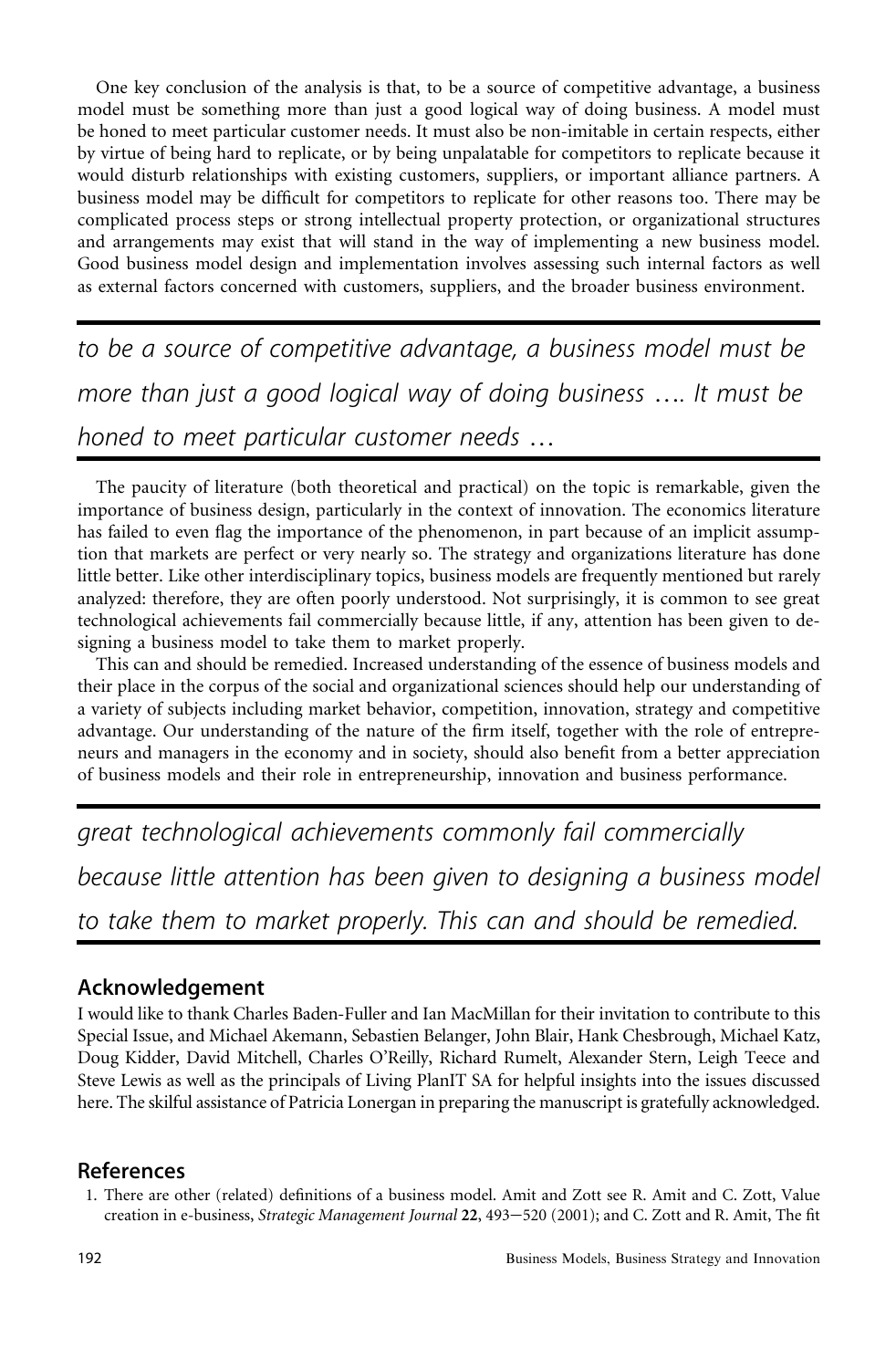<span id="page-21-0"></span>between product market strategy and business model: implications for firm performance, Strategic Management Journal  $29$ ,  $1-26$  (2008) define a business model as 'the structure, content, and governance of transaction' between the focal firm and its exchange partners (e.g. customers, vendors, complementors). For yet another alternate definition see Chesbrough and Rosenbloom (see following).

- 2. H. Chesbrough and R. S. Rosenbloom, The role of the business model in capturing value from innovation: evidence from xerox corporation's technology, Industrial and Corporate Change  $11(3)$ , 529-555 (2002).
- 3. The end of the free lunch  $-$  again, The Economist 390(8623) (March 21st 2009).
- 4. See K. Arrow, The Limits of Organization, Norton, New York, (1974). The Arrow-Debreu model of competitive equilibrium has everything priced; but, as Arrow himself notes elsewhere, 'in a strictly technical and objective sense, the price system does not work. You simply cannot price certain things (p. 22) and ' trust and similar values, loyalty and truth telling  $-$  are not commodities for which trade in the open market is technically possible or even meaningful...  $(p. 23)$ .  $A firm...$  provides another major area within which price relations are held in partial abeyance... (p. 25).
- 5. The structure-conduct-performance paradigm in the field of industrial organization is possibly an exception. It stressed that concentrated markets were more profitable. If translated into management/strategy nostrums, as Michael Porter, Competitive Strategy, Free Press, (1982) did, it suggest the benefits of either scale or differentiation as profit drivers. While scale and differentiation may still assist as profit drivers, the situation in the modern economy is that in many circumstances, these nostrums can be quite misleading.
- 6. O. E. Williamson, Organizational innovation: the transaction-cost approach (1983), in J. Ronen (ed.), Lexington Books, Lexington, MA (1983).
- 7. R Miles, G. Miles, C. Snow, K. Blomquist and H. Rocha, Business Models, Organizational Forms, and Managerial Values, Working paper, UC Berkeley, Haas School of Business (2009). The authors note how new business models, new organizational forms, new management approaches, and entrepreneurship are the foci of different groups of scholars who rarely meet.
- 8. G. Porter, The Rise of Big Business, 1860–1910, Harland Davidson, Arlington Heights, Illinois, (1973) p. 49.
- 9. C. W. Ebeling, Evolution of a box: the invention of the intermodal shipping container revolutionized the international transportation of goods, Invention and Technology 8-9 (2009).
- 10. Apple's iTunes music store is an example of a business model innovation, and was the first legal payas-you-go method for downloading music. Time Magazine hailed it as ' the coolest invention for 2003'.
- 11. See C. Shapiro and H. Varian, *Information Rules: A Strategic Guide to the Network Economy*, Harvard Business School Press, Boston, MA, (1999) The rules for strategic engagement that they promulgate are core elements of strategy in the information services sector, and here  $-$  as elsewhere  $-$  the design of business models to support sustainable competitive advantage must be informed by strategy analysis.
- 12. A. Shuen, Web 2.0: A Strategy Guide, O'Reilly, Sebastopol, (2008) p. 2.
- 13. See also J. B. Harreld, C. A. O'Reilly and M. L. Tushman, Dynamic capabilities at IBM: driving strategy into action, California Management Review 49(4) (2007).
- 14. M. Dell, The Early Entrepreneurial Years in Starting a Business, Harvard Business School Press, (2008) Indeed, a critical element of Dell's success is not just the way it has organized the value chain, but also the products that it decides to sell through its distribution system. The initial products were personal computers, but now include printers, digital projectors, and computer-related electronics.
- 15. Quoted in J. Magretta, Why business models matter, Harvard Business Review 6 (2002).
- 16. For an insightful treatment of the Google story, see D. A. Vise, The Google Story, Bantam Dell, New York (2008).
- 17. See J. M. de Figueiredo and D. J. Teece, Mitigating Procurement hazards in the context of innovation, Industrial and Corporate Change 5(2), (1996) for an analysis of some ways to mitigate the hazards of competing with one's suppliers.
- 18. S. Lippman and R. Rumelt, Uncertain imitability: an analysis of interfirm differences in efficiency under competition, Bell Journal of Economics 13, 413-438 (1982).
- 19. D. J. Teece, Profiting from technological innovation: implications for integration, collaboration, licensing and public policy, Research Policy 15(6), 285-305 (1986); D. J. Teece, Reflections on profiting from technological innovation, Research Policy  $35(8)$ ,  $1131-1146$  (2006).
- 20. See D. J. Teece (1986) ibid.; and G. Pisano and D. J. Teece, How to capture value from innovation: shaping intellectual property and industry architecture, California Management Review  $50(1)$ , 278-296 (2007).
- 21. D. J. Teece, The multinational enterprise: market failure and market power considerations, Sloan Management Review 22(3),  $3-17$  (1981).